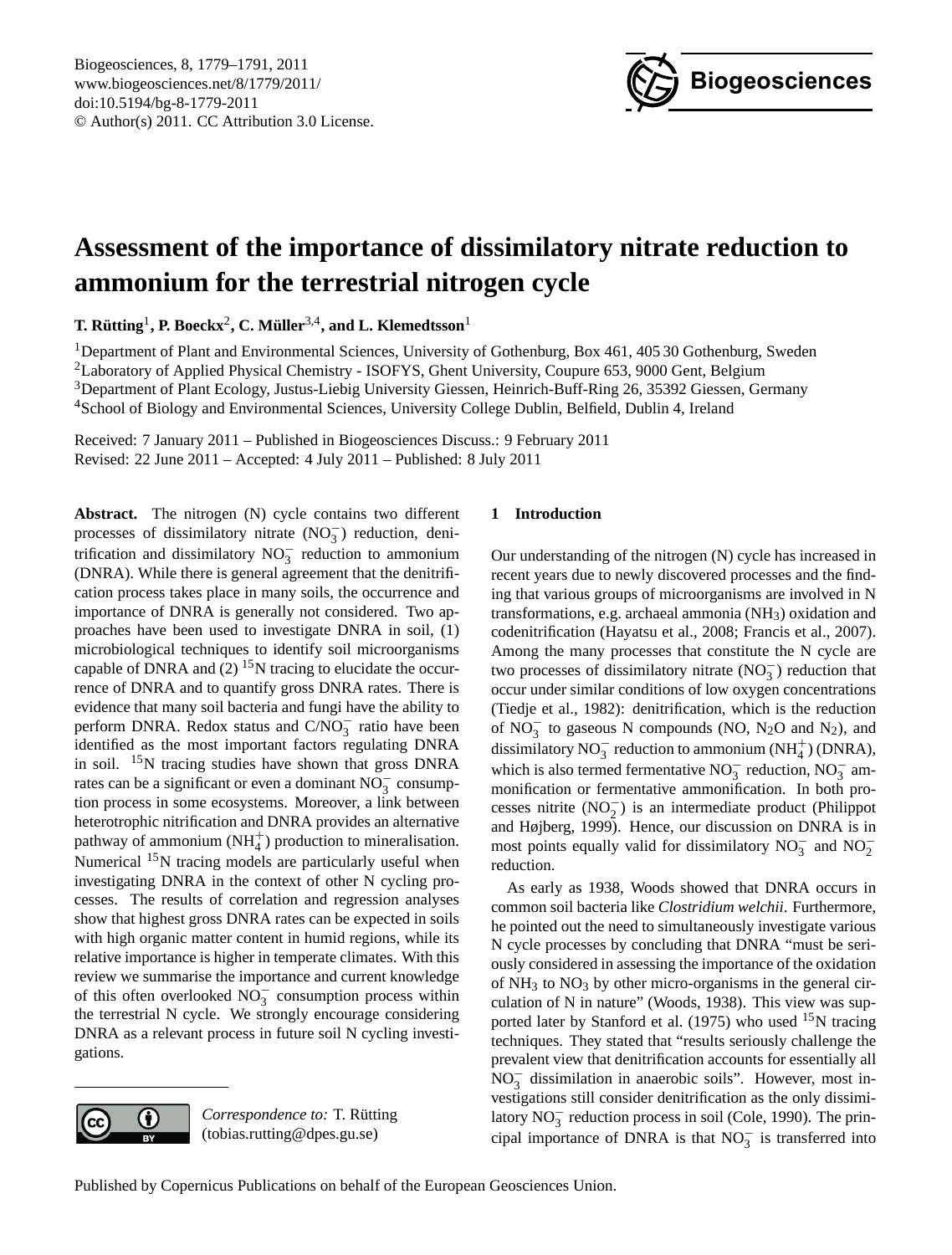another mineral N form which is less mobile and thus, in contrast to denitrification, may conserve N in the ecosystem (Buresh and Patrick, 1978; Tiedje, 1988). Therefore, DNRA has been called a "short circuit in the biological N cycle" (Cole and Brown, 1980), as the direct transfer of  $NO_3^-$  and NO<sub>2</sub> to NH<sup>+</sup><sub>4</sub> bypasses denitrification and N<sub>2</sub> fixation.

Nitrate and  $NO<sub>2</sub><sup>-</sup>$  reduction during DNRA are catalysed by two different sets of enzymes of which the first is respiratory while the second is fermentative (Moreno-Vivián and Ferguson, 1998; Simon, 2002; Mohan et al., 2004). Since both mechanisms are dissimilatory (Moreno-Vivián and Ferguson, 1998) and can be expected to have similar ecological relevance for N retention, they will be considered together in this review.

Based on a comparison of the potential free energy of total denitrification ( $NO_3^-$  →  $N_2$ ,  $-2669$  kJ mol<sup>-1</sup> glucose) and DNRA (-1796 kJ mol−<sup>1</sup> glucose; Gottschalk, 1986), denitrification should be favoured over DNRA. However, under NO<sub>3</sub> limiting and strongly reducing conditions, a shortage of electron acceptors is most likely limiting microbial growth. Under these conditions DNRA has the advantage over denitrification since more electrons can be transferred per mole NO<sup>−</sup> 3 (Tiedje et al., 1982). Additionally the potential free energy calculated per mole  $NO<sub>3</sub><sup>-</sup>$  is higher for DNRA than denitrification (Tiedje et al., 1982; Strohm et al., 2007). By comparing the growth yield of denitrifiers and DNRA bacteria in pure culture, Strohm et al. (2007) showed that the actual energy yield of denitrification was much lower than what was expected from the free energy and even lower than the actual energy yield of DNRA, which was discussed as a consequence of inefficient energy conservation by denitrifiers. Consequently, during DNRA twice as much cell mass was synthesised per mole of  $NO_3^-$  compared to denitrification (Strohm et al., 2007). These findings support the hypothesis that the ratio of electron donor to acceptor (i.e. available C to  $NO_3^-$ ) is an important factor in the partitioning of  $NO_3^$ reduction between denitrification and DNRA (Tiedje et al., 1982). DNRA is favoured under higher  $C/NO_3^-$  ratios when the electron acceptor  $(NO<sub>3</sub><sup>-</sup>)$  becomes limiting (Tiedje et al., 1982).

While the importance of DNRA in marine ecosystems (Burgin and Hamilton, 2007), the responsible enzymes and bioenergetics (Philippot and Højberg, 1999; Simon, 2002; Takaya, 2002; Kraft et al., 2011) as well as molecular techniques to track DNRA microorganisms (Philippot, 2005) were recently reviewed no such current review is available for DNRA in soils. In recent years N cycling studies have increasingly investigated DNRA in various ecosystems. Thus we think it is timely to revisit this often forgotten process, summarise the current knowledge of DNRA in terrestrial ecosystems and to explore its importance for soil N cycling. We will discuss how various environmental factors influence DNRA in soil and approaches to investigate the importance of DNRA in soil. Two approaches have been used: first, microbiological techniques have been applied to identify soil microorganisms capable of performing DNRA and to assess their abundance, in particular in comparison with denitrifying microbes; second,  $15N$  has been used as a tracer to qualitatively investigate  $NH_4^+$  production from added <sup>15</sup>NO<sub>3</sub> in order to elucidate if DNRA occurs in soil. Moreover, <sup>15</sup>N tracing techniques also allow the quantification of gross rates for DNRA, which will be highlighted in this review.

#### **2 Environmental conditions for DNRA**

The soil oxidation state is a principal factor that influences the importance of DNRA compared to denitrification (Matheson et al., 2002; Brunel et al., 1992) with DNRA by bacteria and fungi occurring under more reducing (anoxic) conditions (Takaya, 2002; Yin et al., 2002; Page et al., 2003). On the other hand, other studies showed that DNRA is less sensitive to variable redox conditions (Pett-Ridge et al., 2006) and less sensitive to  $O_2$  than denitrification (Fazzolari et al., 1998). In the later study soil aggregates were incubated under various  $O_2$  levels with the same  $NO_3^-$  concentrations combined with different levels of glucose C additions. The authors showed that the effect of variable  $O_2$  on DNRA was dependent on the  $C/NO_3^-$  ratio and concluded that C rather than  $O_2$  was the key factor regulating  $NO_3^-$  partitioning between denitrification and DNRA (Fazzolari et al., 1998). This study as well as the one by Smith (1982) confirmed the importance of the C/NO<sub>3</sub> ratio on partitioning NO<sub>3</sub> reduction between DNRA and denitrification as hypothesised by Tiedje et al. (1982). Yin et al. (1998) showed that significant DNRA occurred only at a  $C/NO_3^-$  ratio above 12. However, Matheson et al. (2002) argued that the effect of  $C/NO_3^-$  ratio on DNRA may be an artefact of experimental approaches. Experiments investigating DNRA under different C/NO<sup>−</sup> 3 ratios usually artificially alter either the organic C or  $NO_3^-$  content that can result in enhanced  $O_2$  consumption due to stimulation of microbial activity or in altered soil redox potential due to that  $NO_3^-$  is an oxidising agent itself (Matheson et al., 2002). Therefore, Matheson et al. (2002) concluded that experimental evidence of the effect of  $C/NO_3^-$  ratio are most likely due to altered soil oxidation state, which is hence the key partitioning factor. However, in a tropical forest the natural difference in the  $C/NO_3^-$  ratio explained 44 % of the variability of gross DNRA rates determined by an in-situ  $^{15}$ N tracing experiment (Silver et al., 2005). In contrast, in a laboratory incubation with intact soil cores from another tropical forest no correlation between DNRA and  $C/NO_3^-$  was detected (Sotta et al., 2008). These contrasting results could be due to the occurrence of DNRA in anaerobic micro-sites and that the bulk soil  $C/NO_3^-$  ratio may not be a representative indicator for the ratio at the site of activity.

Tiedje et al. (1988) pointed out that it is the availability of a suitable organic C source, supporting respiration or fermentation, that regulates the population of DNRA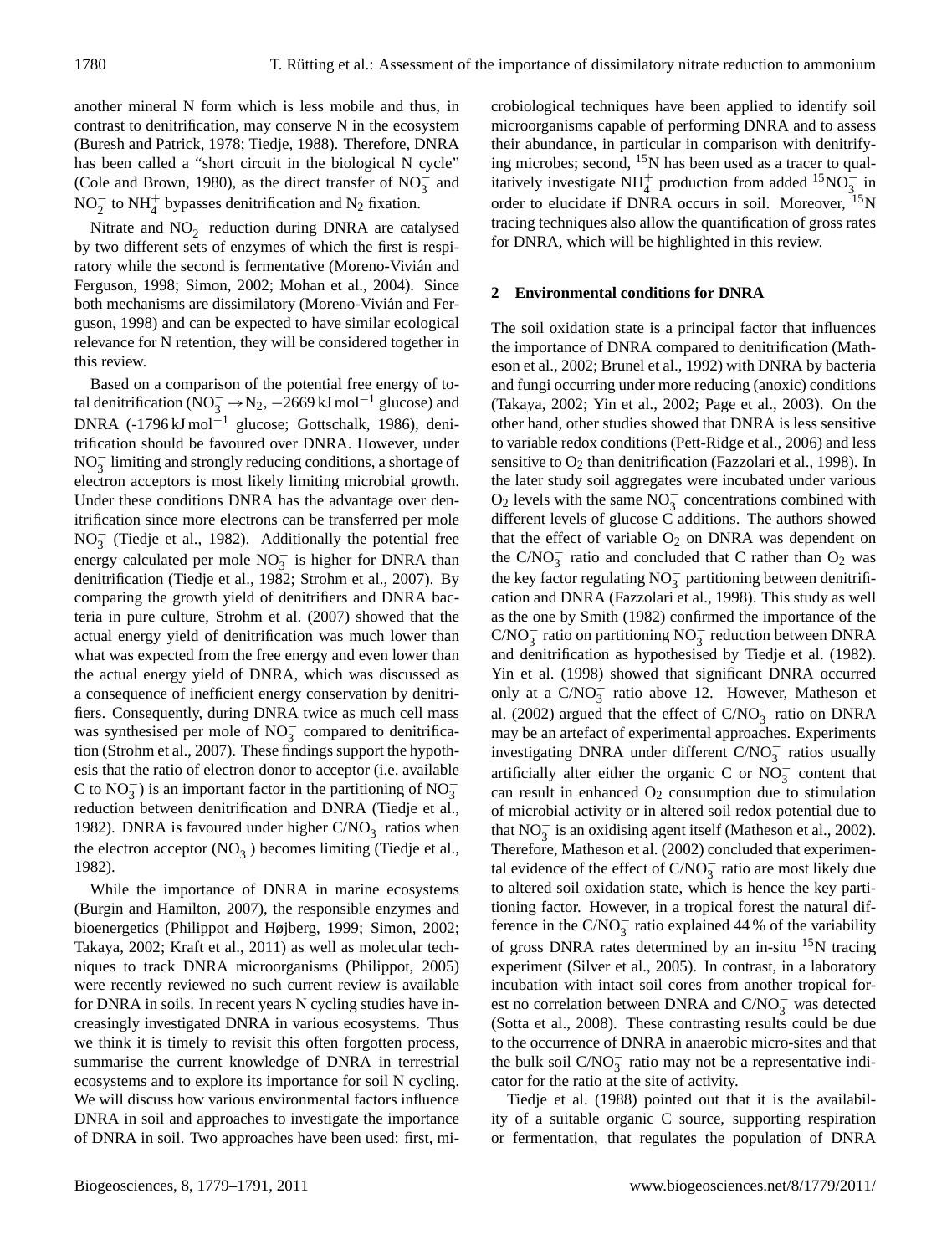bacteria. Several studies showed that the addition of glucose, a carbohydrate that supports respiration as well as fermentation, stimulated DNRA (Buresh and Patrick, 1978; Smith and Zimmerman, 1981; Yin et al., 2002; Caskey and Tiedje, 1979; Fazzolari Correa and Germon, 1991; Yin et al., 1998). In a  ${}^{15}N$  labelling study with soil slurries Morley and Baggs (2010) reported that DNRA appeared to be stimulated more by carbohydrates (glucose and mannitol) than amino acids and butyrate, but Yin et al. (1998) reported that the carbohydrates glycerol and succinate do not support DNRA. Moreover, in two anaerobic soils, addition of glucose did not influence DNRA (Chen et al., 1995). Chen et al. (1995) identified several possible explanations, including the high native soil C content compared to the amount of added glucose, unfavourable redox conditions for DNRA or effects of soil rewetting. DeCatanzaro et al. (1987) also did not find an effect of glucose addition on DNRA, but revealed that DNRA was stimulated by alfalfa addition. This was apparently an effect of sulphur in alfalfa, which was released as -SH group during sulphur mineralisation of organic matter and served as reducing agent. Under anaerobic conditions, sulphide stimulates DNRA, by serving as an electron donor, and depresses denitrification, by repressing NO and  $N_2O$  reductase (Myers, 1972; Brunet and Garcia-Gill, 1996). In this line De-Catanzaro et al. (1987) found in the above mentioned study a stimulation of DNRA when simultaneously adding glucose and sulphide, which contrasted the finding from only glucose addition.

Other C sources, like straw, glycerol, methanol and succinate did not promote DNRA (Buresh and Patrick, 1978; deCatanzaro et al., 1987; Yin et al., 1998). The reasons for this are not fully understood and deserve further investigations. Buresh and Patrick (1978) as well as Yin et al. (1998) attributed this finding to the fact that the mentioned C sources are poor substrates for fermentation. As DNRA was thought to be a solely fermentative process (Cole and Brown, 1980) these substrates hence also did not promote DNRA. However, as two distinct pathways of DNRA exist, one fermentative and one respiratory (Moreno-Vivián and Ferguson, 1998; Simon, 2002; Mohan et al., 2004), this can not be the sole explanation. For the respiratory DNRA Simon (2002) listed formate,  $H_2$  and sulphide as substrates. Possibly the above mentioned C sources do neither favour the fermentative nor the respiratory DNRA pathway. This may also explain why in some cases addition of glucose does not support DNRA and some of the above mentioned contradictions in the response to  $C/NO_3^-$ , as this may depend on whether respiratory or fermentative DNRA bacteria are present. This is supported by DeCatanzaro et al. (1987) in respect to sulphide.

Several studies investigated the effect of pH on DNRA, though findings were partly contradictory. Higher DNRA was associated with alkaline conditions (Nõmmik, 1956; Stevens et al., 1998; Fazzolari Correa and Germon, 1991; Gamble et al., 1977) and Woods (1938) reported a pH optimum of 6.5 for  $NO_2^-$  reduction and of 7.5 for  $NO_3^-$  reduction. In contrast other studies found a negative relationship between DNRA and soil pH (Davidson and Ståhl, 2000; Waring and Gilliam, 1983). For denitrification many studies found an effect of pH, however it appeared that this effect may be indirect due to changes in the availability of organic C (Simek and Cooper, 2002). Under acidic conditions the slow breakdown of organic matter decreases the availability of organic C for microorganisms and, hence, denitrification. It is unknown if this is also the case for DNRA, but Waring and Gilliam (1983) reported that DNRA increased at lower  $pH \left( \langle 4 \rangle$  in poorly drained soils, which was linked to the soluble C content. Therefore, contrasting findings of the pH effect on DNRA may partly be related to soil C availability and, hence, be of indirect nature.

Taken together, the oxidation status and the  $C/NO_3^-$  ratio appear to be the most important factors regulating the importance of DNRA in soil, while the effect of pH was not consistent. Other investigations found a correlation between DNRA and SOM, moisture or soil N (Gamble et al., 1977; Davidson and Ståhl, 2000). However, there are not enough data available in the literature to make a comprehensive analysis on the importance of the various factors. Hence, studies are needed to systematically investigate the main controlling factors of DNRA in soil.

#### **3 Effects of plants on DNRA in soils**

The presence of roots alters the activity and abundance of dissimilatory  $NO_3^-$  reducers in soils, as a consequence of altered substrate and oxygen availability (Philippot et al., 2009). It is well established that denitrification is generally stimulated by the presence of roots, due to exudates and oxygen consumption (Klemedtsson et al., 1987; Woldendorp, 1963). However, no study has investigated the direct effect of plants on DNRA in upland soils, but some information is available for wetland/freshwater plants, though findings are not conclusive. In the presence of reed sweetgrass (*Glyceria maxima*) DNRA bacteria (53%) dominated the  $\overline{NO_3^-}$ reducer community in a pot experiment (Nijburg and Laanbroek, 1997a), while in unplanted soil denitrifiers dominated (71 %). In contrast, the presence of reed (*Thypha angustifolia*) had little effect on the functional groups of  $NO_3^-$  reducers, with DNRA bacteria accounting for 12 and 19 % in the bulk and rhizospheric sediment from a freshwater lake, respectively (Brunel et al., 1992). A higher contribution of DNRA to the recovery of added  $15NO_3^-$  was found in soil cores containing reed roots compared to root free cores (Nijburg and Laanbroek, 1997b). In contrast a  ${}^{15}NO_3^-$  labelling microcosm study found that DNRA accounted for 49 % of NO<sub>3</sub> consumption in unplanted soil, while in the presence of plants DNRA accounted for less than 1 % (Matheson et al., 2002). At the same time denitrification was higher in the planted soil. A riparian zone study by Dhondt et al. (2003) also showed that during the growing season denitrification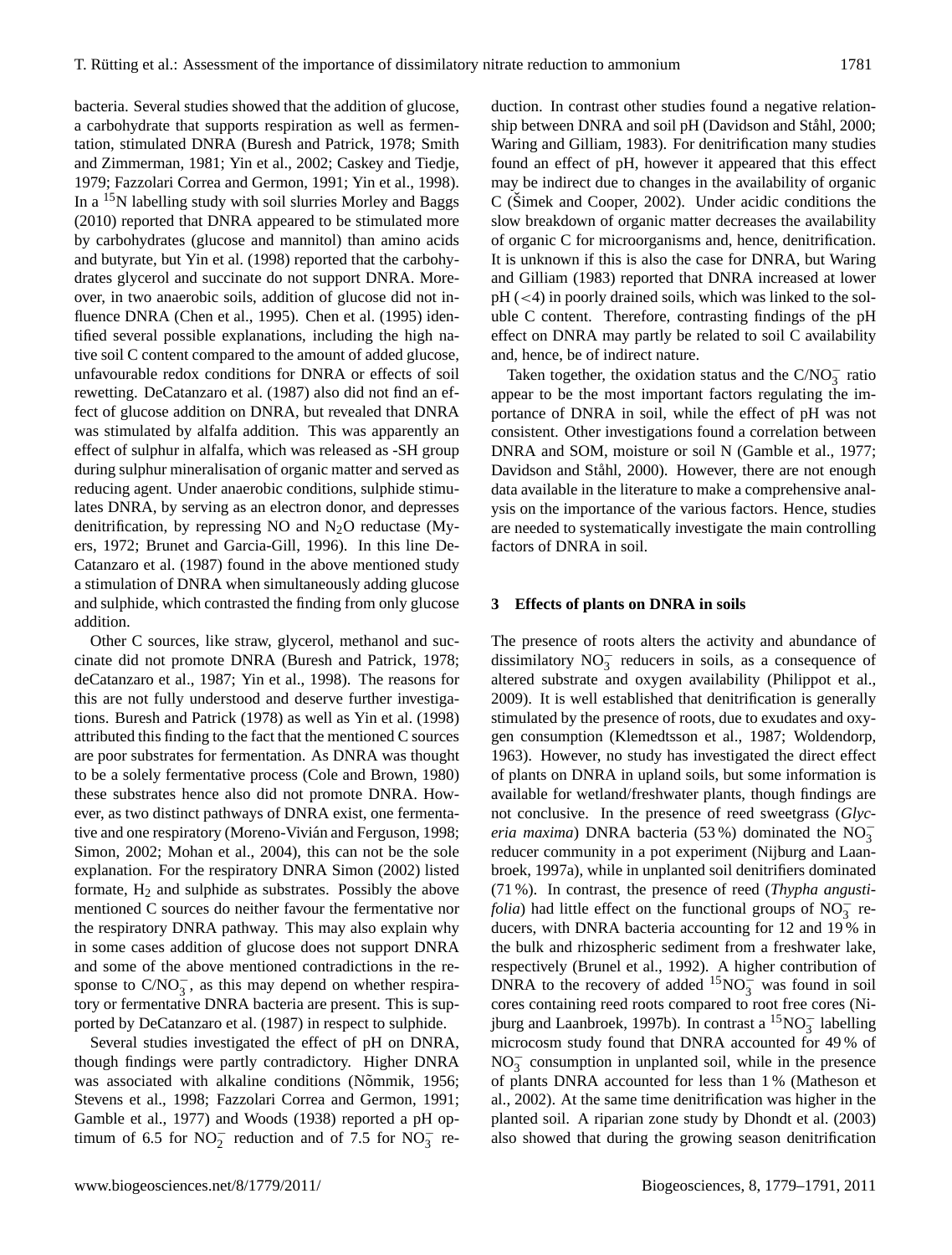was dominant while DNRA predominated when plant activity was low.

Effective soil N retention is achieved by a tight coupling of DNRA with plant (and microbial)  $NH<sub>4</sub><sup>+</sup>$  uptake as was observed in tropical upland soils (Templer et al., 2008). This highlights the need to better understand plant interactions with DNRA and N retention in upland soils by conducting parallel studies with planted and unplanted soils. Apart from assimilation, N retention may also occur due to adsorption of NH<sup>+</sup> 4 , produced via DNRA, on clay minerals or organic matter, and is governed by the cation exchange capacity.

## **4 Production of N2O during DNRA**

DNRA is generally seen as a process that conserves N in the ecosystem. However, many microorganisms conducting DNRA also produce  $N_2O$  (Cole, 1988). Kaspar (1982) suggested that  $N_2O$  production by DNRA microorganisms is a detoxification mechanism, in order to avoid high concentrations of NO<sup>−</sup> 2 . In a batch culture, a soil *Citrobacter sp.* produced N<sub>2</sub>O and NH<sup>+</sup><sub>4</sub> by enzymatically reducing NO<sup>-</sup><sub>2</sub> (Smith, 1982). The use of  $13NO_3^-$  labelling proved that several microorganisms were able to simultaneously produce  $NH_4^+$  and N<sub>2</sub>O via dissimilatory pathways, whereby  $NH_4^+$ accounted typically for >90 % of the total product (Bleakley and Tiedje, 1982). This finding is in line with an anaerobic batch incubation study where all DNRA isolates from three different soils showed  $N_2O$  production, which accounted for 5-10 % of added  $NO_3^-$  (Smith and Zimmerman, 1981). However, as stated by Cole (1988), the  $N_2O$  production rate by DNRA microorganisms is typically in the range of 1 % of the NO<sub>2</sub> or NO<sub>3</sub> reduction. Based on a <sup>15</sup>NO<sub>3</sub> labelling study, Stevens et al. (1998) concluded that DNRA became a more important process for  $N_2O$  production with increasing pH, possibly as a mechanism to reduce harmful  $NO<sub>2</sub>$ that tended to accumulate under high pH. However, as both DNRA and denitrification use the same substrates ( $NO<sub>3</sub><sup>-</sup>$  and  $NO<sub>2</sub><sup>-</sup>$ ) the contribution of these two processes to total  $N<sub>2</sub>O$ production can not be investigated based on  ${}^{15}NO_3^-$  labelling alone. Thus the identification of the responsible microorganisms is required (Stevens et al., 1998). To achieve this, quantifying enzyme activity rather than investigating microbial species or functional genes is needed, as discussed for linking denitrifier density to functioning by Philippot and Hallin (2005).

## **5 Soil microorganisms involved in DNRA**

The aim of this section is to summarise studies that compared the abundance of soil DNRA microorganisms to denitrifiers. The capability for  $NO_3^-$  respiration and for DNRA is widely spread among bacteria (Philippot, 2005; Simon, 2002). Tiedje (1988) listed several genera of soil DNRA bacteria, which are either obligate anaerobes (*Clostridium*), facultative anaerobes (*Citrobacter, Enterobacter, Erwinia, Escherichia, Klebsiella*) or aerobes (*Bacillus, Pseudomonas*), and recently DNRA been shown for several rhizobial species (Polcyn and Podeszwa, 2009). In addition a soil *Arthrobacter* strain, an abundant soil genus worldwide which is regarded as an obligate aerobe, showed DNRA when incubated anaerobically (Eschbach et al., 2003). This was also shown for eight *Nitrobacter* strains that were regarded as obligate aerobe  $NO<sub>2</sub><sup>-</sup>$  oxidiser (Freitag et al., 1987). Moreover, the capability for DNRA is widely distributed among common soil fungi, mostly belonging to the ascomycota (Zhou et al., 2002). Many bacteria capable of DNRA are found in the Enterobacteriacea, which is the only group of procaryotes with no known denitrifier (Zumft, 1997). Mohan and Cole (2007) pointed out that there is no known bacterium capable of both, denitrification and DNRA. Recently, however, Behrendt et al. (2010) provided evidence by growth tests that two newly described *Paenibacillus* species, including one fen soil isolate, showed a versatile metabolism and were capable of heterotrophic nitrification, DNRA and denitrification. Moreover, Zhou et al. (2002) showed that denitrification and DNRA are alternatively expressed in a common soil fungus (*Fusarium oxysporum*) depending on oxygen status and available C source (Zhou et al., 2002). These authors classified the metabolism of this fungus depending on  $O_2$  status as: DNRA under anoxic conditions, denitrification when  $O_2$ supply was limited and aerobic respiration under sufficient  $O<sub>2</sub>$  supply.

Microorganisms which reduce  $NO_3^-$  via a dissimilatory pathway can be classified either as (a) denitrifiers, producing gaseous N compounds, (b)  $NO<sub>2</sub><sup>-</sup>$  accumulators which reduce NO<sub>3</sub> only to NO<sub>2</sub>, or (c) DNRA microorganisms that reduce  $NO_3^-$  or  $NO_2^-$  to  $NH_4^+$ . Several authors compared the abundance of DNRA and denitrifying bacteria in soils, which, however, does not provide information on the activity of these bacterial groups in soil. This would require alternative approaches, e.g.  $^{15}N$  labelling as discussed below (Sect. 6). Evidence for a direct competition between DNRA bacteria and denitrifiers for  $NO_3^-$  comes from a soil inoculation study using  $15NO_3^-$  as a tracer (see Sect. 6) (Fazzolari et al., 1990). When a non-sterile soil was inoculated with the DNRA bacterium *Enterobacter amnigenus*, the production of  ${}^{15}NH_4^+$ from  ${}^{15}NO_3^-$  increased compared to non-inoculated control soil while at the same time  $N_2O$  production decreased. In contrast, inoculation with the denitrifier *Agrobacterium radiobacter* resulted in faster N<sub>2</sub>O production while no <sup>15</sup>NH<sup>+</sup><sub>4</sub> was produced. Simultaneous inoculation with both bacteria resulted in intermediate results (Fazzolari et al., 1990).

Studies, investigating microorganisms with a dissimilatory NO<sub>3</sub> reduction pathway, often found that non-denitrifying  $NO_3^-$  reducers were most abundant. In all 19 soils investigated by Gamble et al. (1977) the number of  $NO<sub>2</sub><sup>-</sup>$  accumulators outnumbered denitrifiers, with an average ratio of 4:1.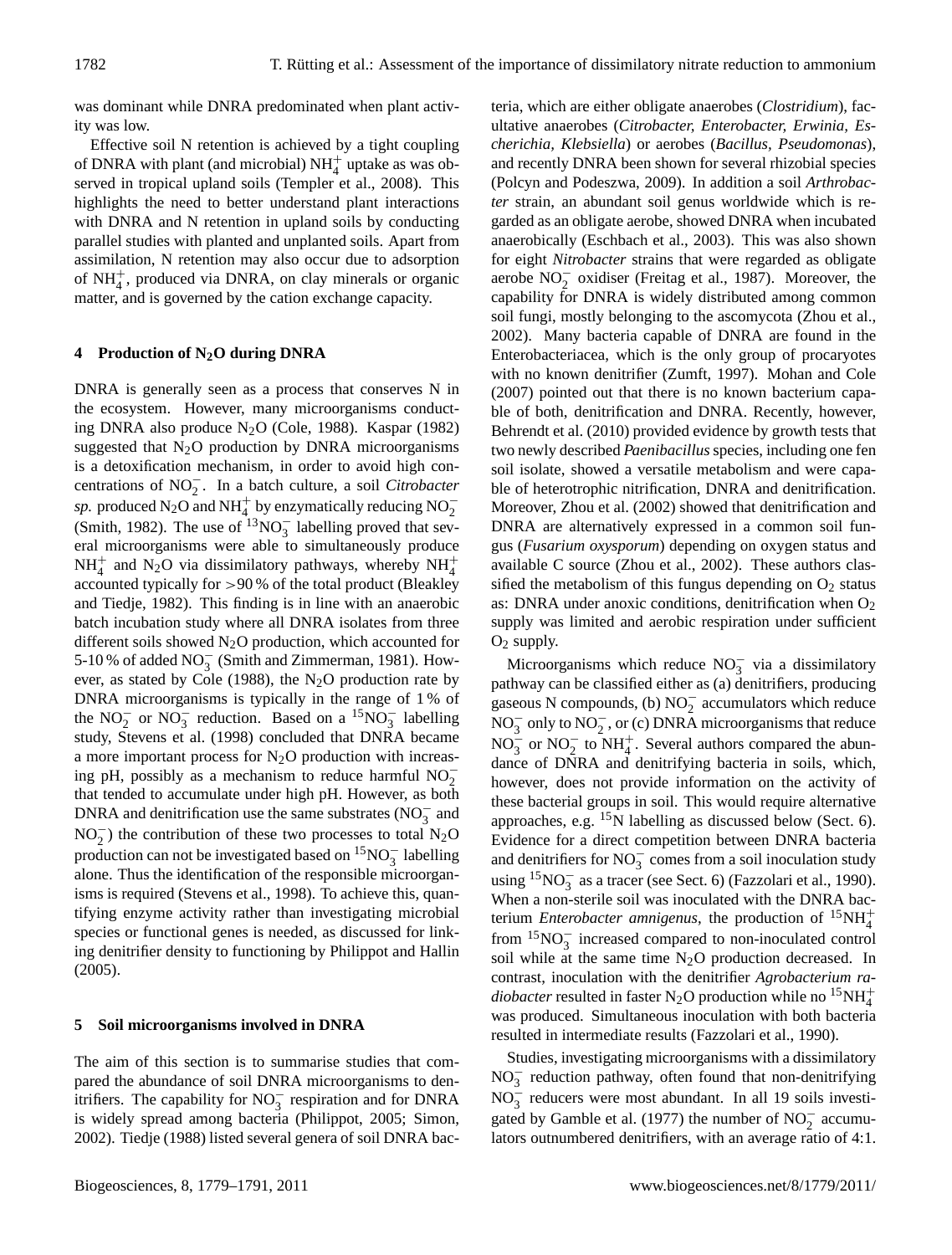This is consistent with the ratio of 4:1–3:1 for DNRA bacteria to denitrifiers in soil reported by Tiedje et al. (1982) and agrees with Bengtsson and Bergwall (2000) who reported a higher number of DNRA bacteria than denitrifiers for a spruce forest soil. Moreover, Smith and Zimmerman (1981) found that non-denitrifying bacteria dominated  $NO<sub>3</sub><sup>-</sup>$  reducers, but most were  $NO<sub>2</sub><sup>-</sup>$  accumulators. However, the majority of  $NO_2^-$  accumulators were capable of DNRA when  $NO<sub>3</sub><sup>-</sup>$  was limited (Smith and Zimmerman, 1981), which was also found in a *Klebsiella* sp. (Dunn et al., 1979). In contrast, Brunel et al. (1992) found that, after addition of glycerol, only few strains of  $NO<sub>2</sub><sup>-</sup>$  accumulators were capable of DNRA but more were able to produce  $N_2O$ . In this context it is interesting to notice that the growth of the DNRA bacterium *Enterobacter amnigenus* was only related to NO<sup>−</sup> 3 reduction to  $NO_2^-$  but not to the reduction of  $NO_2^-$  to  $NH_4^+$ (Fazzolari et al., 1990). These authors concluded that  $NO<sub>2</sub>$ reduction may serve as an electron sink but not for energy generation. In three paddy soils, the number of DNRA bacteria was only 19–35 % of the number of denitrifiers (Yin et al., 1998). However, in two other paddy soils Yin et al. (2002) found that the number of DNRA was higher than denitrifiers when the soil was pre-incubated or when C was added, which again points to the importance of C as discussed in Sect. 2.

However, all discussed results are based on culturable microorganisms. Moreover, the activity of a DNRA bacterium differed between pure culture and soil inoculation (Fazzolari et al., 1990). Investigating the abundance of bacteria by functional genes, Kandeler et al. (2009) reported that denitrifiers accounted for less than half of the total  $NO_3^-$  reducer community in a forest soil. Molecular approaches for studying the microbial community of  $NO_3^-$  reducers in-situ were recently reviewed by Philippot (2005) and are therefore not repeated here. The review by Philippot (2005) highlighted the importance of functional genes, of culture independent approaches and of quantitative information when investigating denitrifier and  $\overline{NO_3}^-$  reducer communities. Moreover, to link microbial diversity with functional activity Philippot and Hallin (2005) pointed out the need for investigating enzyme activities rather than functional genes (DNA as well as mRNA). This could provide a strong tool for investigating and comparing the DNRA and denitrification activity in soil.

# **6 Investigating DNRA by <sup>15</sup>N tracing techniques**

<sup>15</sup>N tracing techniques are commonly used to investigate the fate of N in terrestrial ecosystems (Hart and Myrold, 1996). These techniques are also used to quantify gross transformation rates (see Sect. 6.2). To confirm the occurrence of DNRA in soil, various researchers applied  $15NO_3^-$  and measured the <sup>15</sup>N enrichment of  $NH_4^+$  after incubation. Commonly, these studies applied also  $NH<sub>4</sub><sup>+</sup>$  to inhibit immobilisation of NO<sub>3</sub><sup>-</sup> due to high NH<sup>+</sup><sub>4</sub><sup>-</sup> concentrations. If NO<sub>3</sub><sup>-</sup>

immobilisation occurred at significant rates,  ${}^{15}N$  enrichment of  $NH<sub>4</sub><sup>+</sup>$  may also be the result of immobilisation (i.e. assimilatory  $NO_3^-$  reduction) and subsequent remineralisation. However, there seems to be no study that has systematically investigated if the assumption of negligible  $NO_3^-$  immobilisation holds true.

## **6.1 <sup>15</sup>N labelling to confirm DNRA occurrence**

More than 50 years ago Nõmmik (1956) showed that a small amount of added <sup>15</sup>NO<sub>3</sub> was converted to NH<sub>4</sub><sup>+</sup>, but only under strictly anaerobic conditions. Therefore, it was concluded that DNRA is "extremely insignificant" under the prevailing conditions in arable soil (Nõmmik, 1956). This was also true for six tropical soils from the Philippines, where only a small fraction (<2 %) of added  $15NO_3^-$  was recovered as  $NH<sub>4</sub><sup>+</sup>$  (MacRae et al., 1968). After incubating ten agricultural soils with varying texture and properties, Fazzolari Correa and Germon (1991) showed that 10–38 % of added <sup>15</sup>NO<sub>3</sub> was reduced to NH<sub>4</sub><sup>+</sup> via DNRA when a labile C source was added. This is in the same range as found by Stanford et al. (1975) and Wan et al. (2009). In these studies only very small amounts of  $15NO_3^-$  were recovered as  $15NH_4^+$  without addition of labile C. However, Fazzolari Correa and Germon (1991) pointed out that all the conditions required for DNRA can be present in agricultural soils. Furthermore, several studies using anaerobic soil incubations attributed  ${}^{15}NO_3^-$  recovery as  ${}^{15}NH_4^+$  to DNRA (Buresh and Patrick, 1978; Ambus et al., 1992; Chen et al., 1995; Dhondt et al., 2003; Yin et al., 1998).

In soil cores from a riparian fen, DNRA was only detected below a depth of 5 cm (Ambus et al., 1992). However, when the same soil was incubated as slurry, DNRA did not differ between three soil layers (0–5, 5–10 and 10–20 cm), but the ratio of DNRA to total  $NO_3^-$  reduction increased with depth (Ambus et al., 1992). This finding points to the effect that experimental conditions (e.g. soil slurry vs. core incubation) can have on experimental results, which impedes the comparison of results from different studies. Another riparian buffer zone study using slurry incubations showed that DNRA was only significant during the dormant season. This was attributed to low redox potentials and high inputs of labile C during that time (Dhondt et al., 2003). The studies by Ambus et al. (1992) and Dhondt et al. (2003) both point to the occurrence of DNRA under more reduced conditions compared to denitrification. However, some studies indicated that DNRA and denitrification can occur simultaneously in soil (Paul and Beauchamp, 1989; Stevens and Laughlin, 1998; Morley and Baggs, 2010), possibly in different micro-sites that differ in redox state. Furthermore, in contrast to Ambus et al. (1992), slurry incubations with soil from a riparian zone by Davis et al. (2008) resulted in higher DNRA rates in the surface soil (0-15 cm) compared to sub-soil (130–155 cm). A similar result was observed in an adjacent cropping system. The different results between the two studies may be related to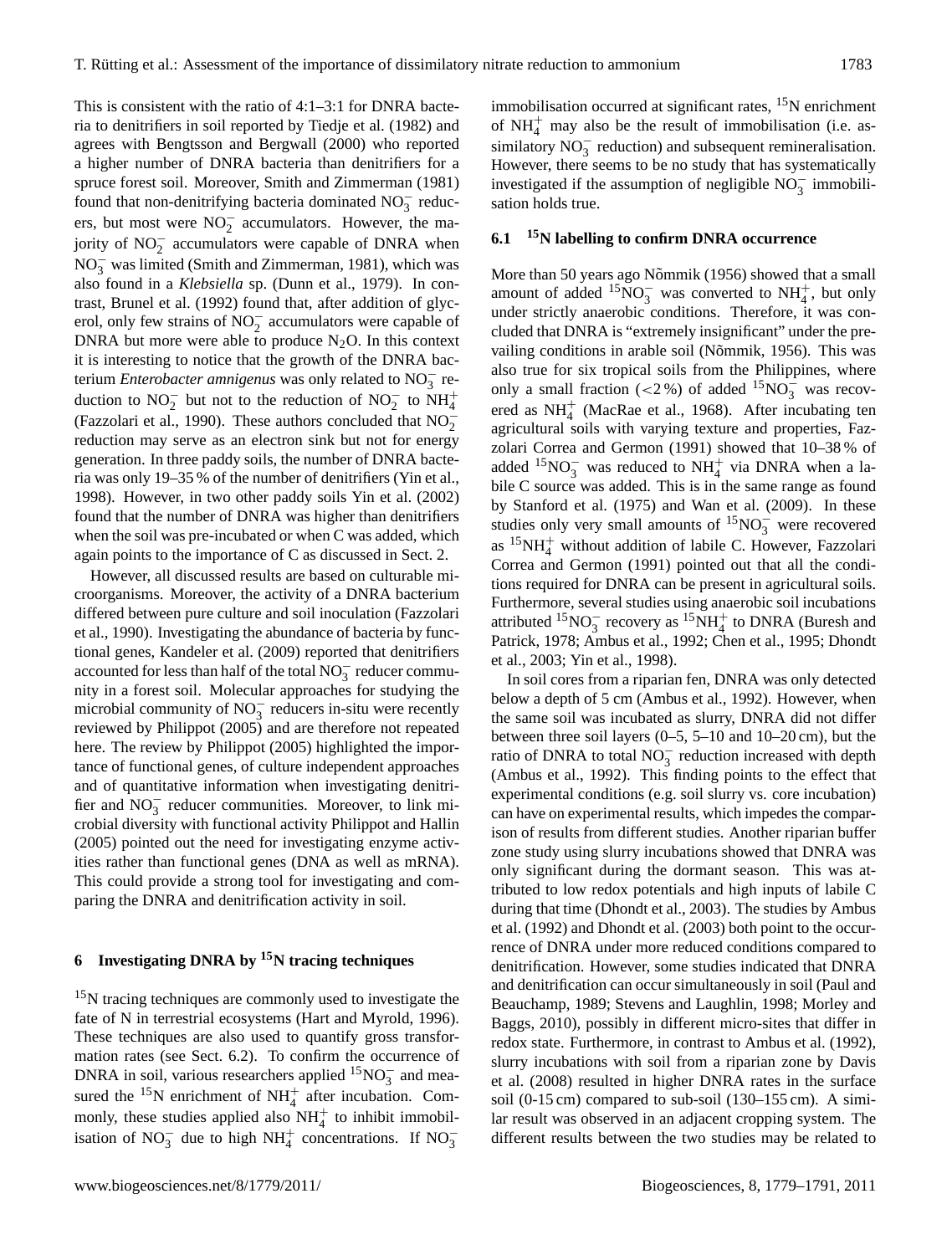different soil depths investigated, due to changing substrate availability and redox conditions with depth.

## **6.2 Gross DNRA transformation rates**

Higher numbers of DNRA microorganisms compared to denitrifiers may not necessarily reflect a higher DNRA activity in soil. Thus, investigations of gross transformation rates are needed to evaluate the importance of DNRA. This can be achieved by  $15N$  labelling techniques in conjunction with data analysis via analytical or numerical models. Most <sup>15</sup>N labelling studies to date did not consider DNRA, because it was assumed to be a negligible process. Here, we will summarise gross DNRA rates reported from soils and explore if DNRA is indeed negligible or must be considered as an important N pathway in soil.

The first reported gross DNRA rate measurement in soils was presented by Ambus et al. (1992) for a riparian fen. Unfortunately, no equation for the calculation of the gross rates was provided. An analytical solution to calculate gross rates for DNRA, based on the increase of the <sup>15</sup>N enrichment of the NH<sup>+</sup> pool after addition of <sup>15</sup>NO<sub>3</sub> as a tracer, was developed by Silver et al. (2001) (the actual equations are presented in: Huygens et al., 2008). The derived analytical equations were applied to investigate DNRA in various ecosystems, mostly tropical forest soils (Table 1). Several studies showed that DNRA was a significant and sometimes dominant fate of  $NO_3^-$  in terrestrial ecosystems (Table 1). Some studies compared DNRA and denitrification rates. In a tropical forest soil DNRA was threefold higher than denitrification (Silver et al., 2001) and in a spruce forest the gross rate of DNRA was three orders of magnitude higher than gross denitrification (Bengtsson and Bergwall, 2000). This was also found for freshly sampled soil from another tropical forest (Pett-Ridge et al., 2006). However, when this soil was pre-incubated for 3–6 weeks under different redox regimes denitrification exceeded DNRA in all cases. Furthermore, Pett-Ridge et al. (2006) found that gross DNRA was unexpectedly higher in aerobic soils than in anoxic soils or in soils with fluctuating redox conditions. They explained this observation by higher  $NO_3^-$  concentrations in aerobic soil and the possibility of the occurrence of DNRA in anaerobic soil aggregates. Previously, Silver et al. (2001) showed that the rate of DNRA can be limited by the availability of  $NO<sub>3</sub><sup>-</sup>$  that is caused by a small pool size in conjunction with high turnover. The DNRA rate constant, calculated as gross rate divided by NO<sub>3</sub> concentration, was, however, highest in anoxic soils (Pett-Ridge et al., 2006). Comparing the rate constant of denitrification and DNRA revealed that DNRA bacteria are more competitive for  $NO_3^-$  under fluctuating redox conditions (Pett-Ridge et al., 2006). Thus, it appears that under certain environmental conditions DNRA bacteria are able to compete successfully with denitrifying bacteria for  $NO_3^-$ , which supports the theoretical advantage of DNRA under low  $NO_3^-$  concentrations (Tiedje et al., 1982; see Sect. 2).

Unfortunately analytical solutions for quantifying gross transformation rates, and particularly DNRA, introduce inconsistencies. These inconsistencies can occur when the assumption that no  $15N$  is recycled into the labelled pool does not apply, when inappropriate kinetic settings for N transformations are used (Rütting and Müller, 2007) or if  $NO_3^-$ 3 consumption and DNRA are calculated separately. Using an analytical model, Templer et al. (2008) found a higher gross rate for DNRA compared to total  $NO_3^-$  consumption in one out of three tropical forest soils, which could have been due to inconsistencies. To overcome the problems associated with analytical solutions we recommend using numerical data analysis via so called  $15N$  tracing models (Rütting and Müller,  $2007$ ; Rütting et al.,  $2011$ ), which enables a simultaneous analysis of all  $NO_3^-$  consumption pathways in a coherent model framework. This recommendation is in line with Silver at al. (2001) who stated that "numerical modeling may provide an alternative approach to explore the role of DNRA under a variety of scenarios". The only  $15N$  tracing model that included DNRA was presented by Müller at al. (2004; 2007). An alternative approach to numerical tracing models was presented by Tietema and van Dam (1996), who combined  $^{15}N$  experiments with a simulation model. In this model DNRA was simulated as a function of microbial biomass, but was independent of substrate concentrations. However, to our knowledge this methodology has subsequently been applied in only one other study (Verburg et al., 1999), in which, moreover, DNRA was solely simulated as function of soil C content, as no tracing of  ${}^{15}NO_3^$ into  ${}^{15}NH_4^+$  was determined.

Application of the  $15N$  tracing model developed by Müller et al. (2004, 2007) showed that DNRA is likely to occur in numerous ecosystems and was sometimes the dominant  $NO_3^$ consumption process, as can be seen from the results of the studies summarised in Table 1. However, other investigations did not find evidence for DNRA (Cookson et al., 2006; Laughlin et al., 2008), confirming that DNRA may be important only in some, but not all ecosystems (Stanford et al., 1975). Such observations, however, may also be related to the experimental conditions. One additional advantage by using numerical  $15N$  tracing models is that correlations between N transformations can be investigated (Müller et al., 2007). This enabled the detection of functional linkage between DNRA and the organic pathway of heterotrophic nitrification (oxidation of organic N) in a *Nothofagus* forest on an Andisol in southern Chile (Rütting et al., 2008). The authors considered this link to be an adaptation of the microbial community with the result that N losses could be minimised. Recently two new bacterial species were described that performed simultaneously DNRA and heterotrophic nitrification (Behrendt et al., 2010), supporting the above proposed functional linkages. Such a functional link, if proved to be a general pattern in soil, could provide an alternative pathway of  $NH_4^+$  production from soil organic matter to the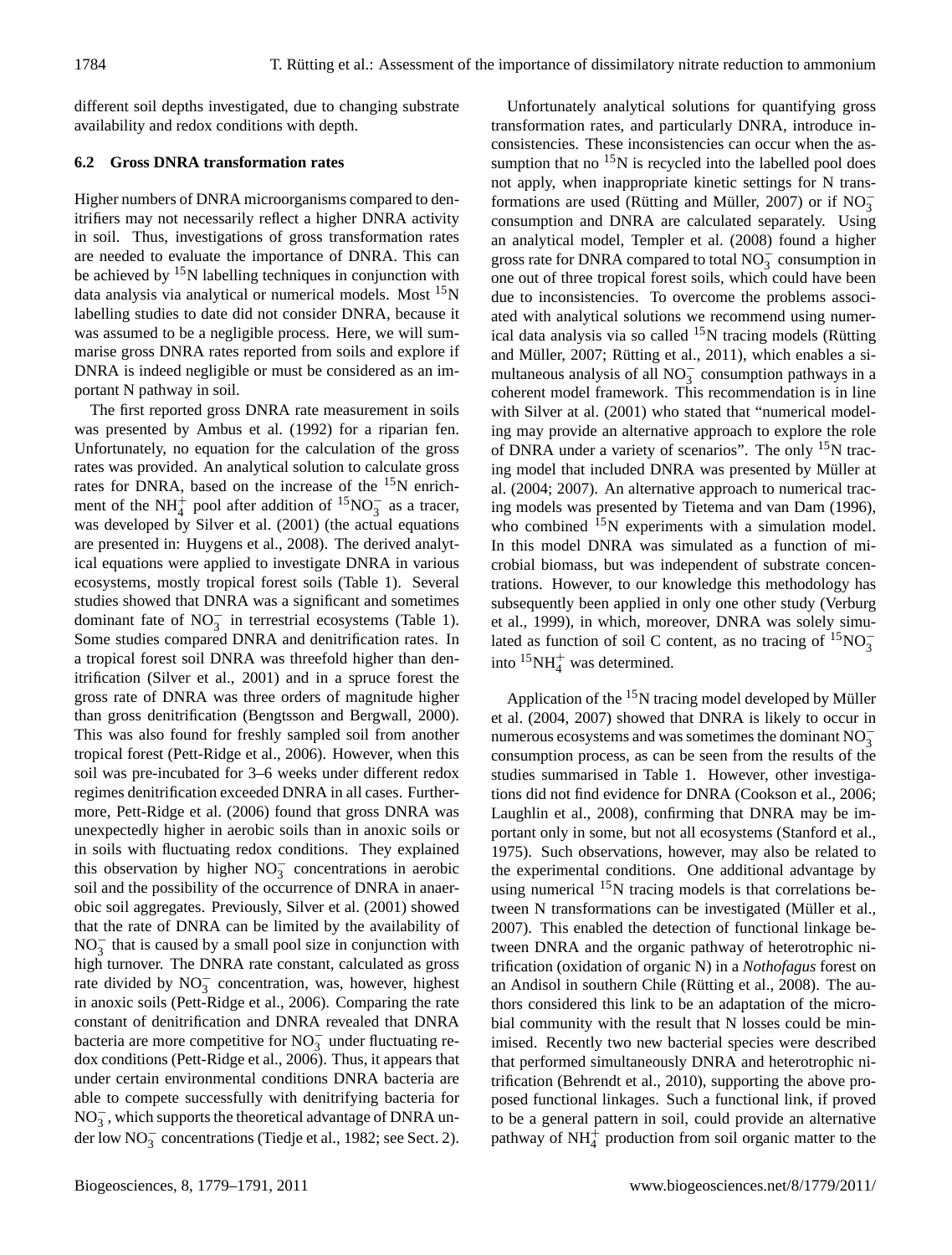| <b>Table 1.</b> Summary of gross DNRA rates $[\mu g N g^{-1} \text{ soil day}^{-1}]$ in terrestrial ecosystems (mean $\pm$ standard deviation, if available, or range of |  |
|--------------------------------------------------------------------------------------------------------------------------------------------------------------------------|--|
| values) calculated by analytical (A) or numerical (N) <sup>15</sup> N tracing models as well as the portion of DNRA to total gross NO <sub>2</sub> consumption           |  |
| $(\% C_{N}\Omega_{2}).$                                                                                                                                                  |  |

| Ecosystem           | Country <sup>a</sup> | Method <sup>b</sup> | Model               | DNRA rate         | % $C_{NO_3}$   | Ref.            |  |  |
|---------------------|----------------------|---------------------|---------------------|-------------------|----------------|-----------------|--|--|
| Riparian fen        | <b>DNK</b>           | Lsc<br>A<br>0.36    |                     | 2.8               | $\mathbf{1}$   |                 |  |  |
| Riparian zone       | <b>USA</b>           | Lsl                 | A                   | 1.3               | n.a.           | $\overline{c}$  |  |  |
| Arable field        | <b>AUT</b>           | Lh                  | $\overline{A}$      | $0.0 - 0.3$       | $0.0 - 6.3$    | 3               |  |  |
| Temperate forest    |                      |                     |                     |                   |                |                 |  |  |
| Pine/Douglas fir    | <b>NLD</b>           | Lh                  | $\mathbf N$         | $0.01 - 0.25$     | $11.1 - 31.8$  | 4 <sup>c</sup>  |  |  |
| Spruce              | <b>SWE</b>           | Lh                  | A                   | 0.07              | $\overline{4}$ | $5\;\mathrm{d}$ |  |  |
| Nothofagus          | <b>CHL</b>           | Fi                  | A                   | $1.00 \pm 0.20$   | 23.8           | 6               |  |  |
| Nothofagus          | <b>CHL</b>           | Lh                  | N                   | $0.448 \pm 0.024$ | 99.3           | 7               |  |  |
| Nothofagus          | <b>CHL</b>           | Lh                  | $\mathbf N$         | $0.355 \pm 0.016$ | 98.3           | 8               |  |  |
| Oak                 | <b>BEL</b>           | Fi                  | N                   | $0.012 \pm 0.001$ | 1.7            | 9               |  |  |
| Pine                | <b>BEL</b>           | Fi                  | $\mathbf N$         | $0.004 \pm 0.001$ | 0.4            | 9               |  |  |
| Various             | <b>CHN</b>           | Lh                  | N                   | $0.01 - 0.106$    | $4.5 - 100$    | 10              |  |  |
| Subtropical forest  |                      |                     |                     |                   |                |                 |  |  |
| broadleaf           | <b>CHN</b>           | Lh                  | $\mathbf N$         | $0.053 \pm 0.009$ | 7.1            | 10              |  |  |
| coniferous          | <b>CHN</b>           | Lh                  | N                   | $0.023 \pm 0.006$ | 2.9            | 10              |  |  |
| broadleaf           | <b>CHN</b>           | Lh                  | $\mathbf N$         | $0.021 \pm 0.003$ | 15.6           | 11              |  |  |
| coniferous          | <b>CHN</b>           | Lh                  | N                   | $0.015 \pm 0.008$ | 2.1            | 11              |  |  |
| Tropical forest     |                      |                     |                     |                   |                |                 |  |  |
| Montane             | PRI                  | Fi                  | A                   | $0.6 \pm 0.1$     | 75.0           | 12              |  |  |
| Wet                 | PRI                  | Lh                  | A                   | $0.5 - 1.2$       | n.a.           | 12              |  |  |
| Humid               | PRI                  | Lsc                 | A                   | $2.89 \pm 0.57$   | n.a.           | 13 <sup>e</sup> |  |  |
| Plantation          | <b>CRI</b>           | Fi                  | A                   | $0.23 \pm 0.12$   | 10.6           | 14              |  |  |
| Old-growth          | <b>CRI</b>           | Fi                  | A                   | $0.24 \pm 0.08$   | 4.6            | 14              |  |  |
| Plantation          | <b>CRI</b>           | Lh                  | A                   | $0.33 \pm 0.12$   | n.a.           | 14              |  |  |
| Lowland             | <b>BRA</b>           | Lsc                 | A                   | $0.3 - 0.8$       | $12.1 - 50.0$  | 15              |  |  |
| Humid               | PRI                  | Fi                  | A                   | $0.03 - 1.27$     | $2.2 - 119.8$  | 16 <sup>f</sup> |  |  |
| Natural             | <b>CHN</b>           | Lh                  | N                   | $0.155 \pm 0.001$ | 9.8            | 10              |  |  |
| Temperate grassland |                      |                     |                     |                   |                |                 |  |  |
| Ryegrass field      | <b>USA</b>           | Lsl                 | A                   | 0.2               | n.a.           | $\overline{c}$  |  |  |
| Meadow              | <b>GER</b>           | Lh                  | $\mathbf N$<br>0.07 |                   | 13.8           | 17              |  |  |
| Meadow              | <b>GER</b>           | Lh                  | $\mathbf N$         | $0.090 \pm 0.003$ | 73.0           | 18              |  |  |
| Meadow              | <b>GER</b>           | Lh                  | $\mathbf N$         | $0.090 \pm 0.003$ | 96.9           | 19              |  |  |
| Meadow              | <b>GER</b>           | Lh                  | $\mathbf N$         | $0.27 \pm 0.01$   | 28.1           | 20              |  |  |
| Pasture             | <b>NZL</b>           | Lh                  | N                   | $0.034 \pm 0.002$ | 0.6            | 21              |  |  |
|                     |                      |                     |                     |                   |                |                 |  |  |

<sup>a</sup> AUT = Austria; BEL – Belgium; BRA – Brazil; CHL – Chile; CHN – China; CRI – Costa Rica; DNK – Denmark; FRA – France; GER – Germany; NLD – The Netherlands; NZL

– New Zealand; PRI – Puerto Rico; SWE – Sweden; USA – United States of America<br><sup>b</sup> Fi = Field incubation; Lh = Laboratory incubation using homogenised soil; Lsc = Laboratory incubation using soil cores; Lsl = Laboratory in

 $\textdegree$  DNRA rates were calculated by a simulation model as function of microbial biomass

<sup>d</sup> calculated based on data presented in Table 1 in the original publication for the unfertilized stand

<sup>e</sup> gross rate of initial redox treatment

f in one out of three forest soils the rate of DNRA was higher then total NO<sub>3</sub> consumption<br>References: 1 Ambus et al. (1992); 2 Davis et al. (2008); 3 Inselsbacher et al. (2010); 4 Tietema & van Dam (1996); 5 Bengtsson an et al. (2005); 15 Sotta et al. (2008); 16 Templer et al. (2008); 17 Müller et al. (2004); 18 Müller et al. (2007); 19 Rütting and Müller (2008); 20 Müller et al. (2009); 21 Rütting et<br>al. (2010).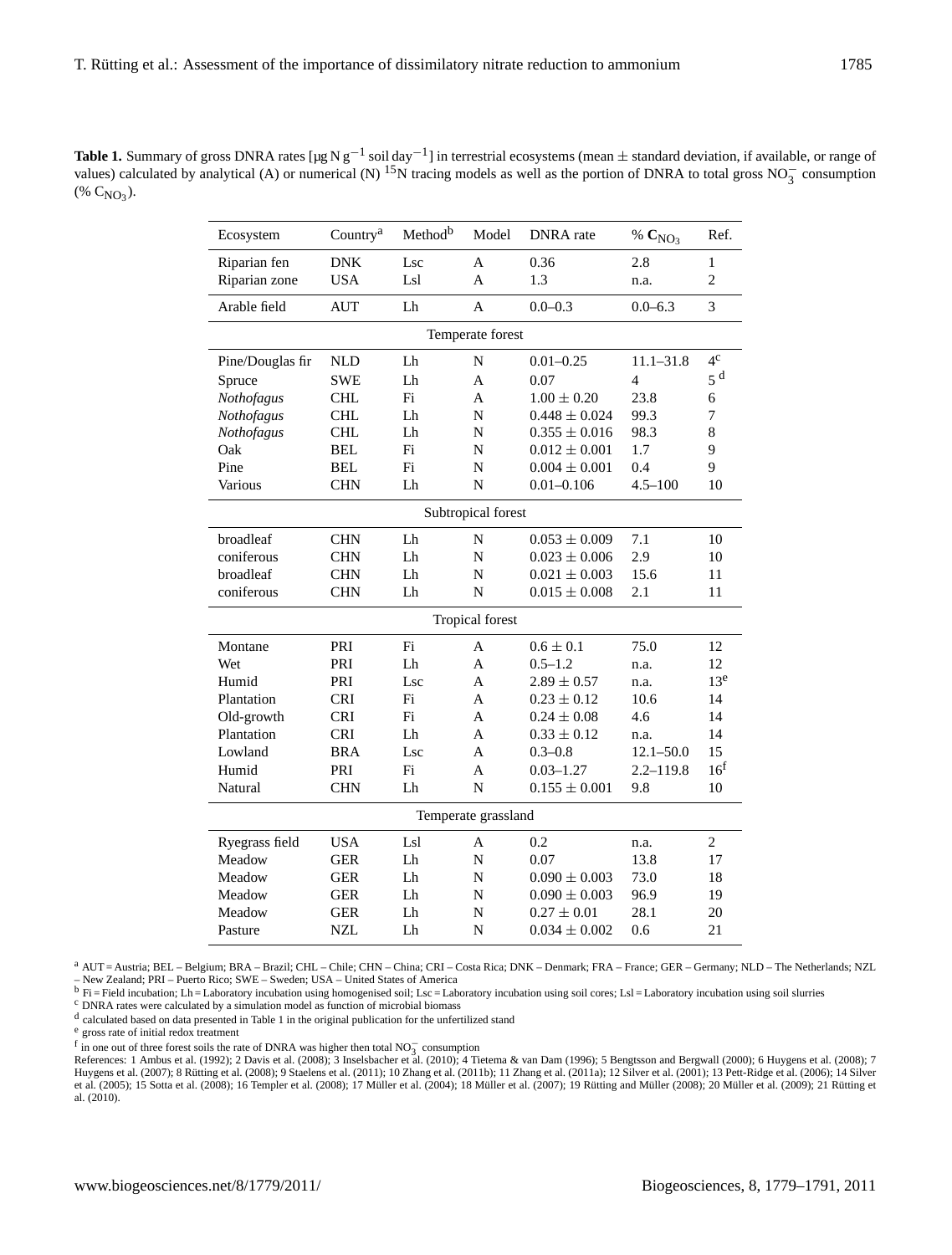

**Fig. 1.** Schematic overview of the importance of DNRA in soil: (a) as an alternative  $NH<sub>4</sub><sup>+</sup>$  producing process, when coupled to the organic pathway of heterotrophic nitrification, to mineralisation of soil organic nitrogen (SON) as described by Schimel and Bennett (2004); **(b)** alternative pathways transferring NO<sub>3</sub> to NH<sup>+</sup> in soil (Burger and Jackson, 2004) that can be evaluated by <sup>15</sup>N tracing studies in combination with numerical data analysis if all the shown N pools are measured.

direct mineralisation pathway (Fig. 1a). In the *Nothofagus* forest DNRA accounted for more than 90% of total  $\overline{NO_3^-}$ consumption (Rütting et al., 2008; Huygens et al., 2007). However, the transfer of <sup>15</sup>N from NO<sub>3</sub> to NH<sub>4</sub><sup>+</sup> could in fact be due to three different pathways (Fig. 1b): (1) DNRA, (2) plant N efflux and (3) remineralisation by microorganisms (Burger and Jackson, 2004). Using data from a microcosm <sup>15</sup>N study and simulation models Burger and Jackson (2004) provided evidence that each of the three pathways was on its own able to explain the observed  $^{15}N$  dynamics. Numerical  $15$ N tracing models (e.g. Müller et al., 2007) have the potential to investigate the most likely pathway of  $NO_3^-$  reduction to  $NH_4^+$  when the <sup>15</sup>N enrichment of roots, soil organic N and microbial biomass are measured in addition to the mineral N pools (Fig. 1b). The alternative pathways should be tested to identify via a likelihood analysis whether DNRA or alternative pathways occurred. In the above mentioned *Nothofagus* study these alternative pathways (plant N efflux and remineralisation) could be ruled out as no roots were present in the laboratory incubation and the  $15N$  enrichment in five organic N fractions was too low to explain the  ${}^{15}NH_4^+$  enrichment by remineralisation (Rütting et al., 2008; Huygens et al., 2007). More detailed studies are needed to investigate the importance of the alternative pathways proposed by Burger and Jackson (2004), i.e. DNRA, plant N efflux and remineralisation by microorganisms, by combining  $15N$  labelling studies with numerical data analysis.

Along a climate gradient in China, ranging from tropical to temperate zone, Zhang et al. (2011b) investigated gross N dynamics in 13 forest soils. In all but one soil gross DNRA activity was observed and DNRA was in half of the investigated soils the sole  $NO_3^-$  consumption pathway. Highest gross DNRA was found for the tropical soil (0.155 µg N g<sup>-1</sup> soil day−<sup>1</sup> ), whereas rates were similar for sub-tropical and temperate forest soils  $(0.01-0.11 \,\mu g\,\text{N}\,\text{g}^{-1}$  soil day<sup>-1</sup>; Table 1). The soil not exhibiting DNRA dynamic was collected from a sub-tropical, evergreen broad-leaf forest, while all other soils were either from deciduous broad-leaf or coniferous forests. This may point to an effect of the quality and quantity of plant litter on the DNRA activity, even though other studies did observe high gross DNRA rates in soil from tropical evergreen forests (e.g. Templer et al., 2008). Moreover, some studies compared the gross DNRA in soils from temperate and sub-tropical broad-leaf and coniferous forests (Zhang et al., 2011a; Zhang et al., 2011b; Staelens et al., 2011). In three out of four sites higher DNRA rates were observed in soil underneath broad-leaf species, which may be related to the fact that broad-leaves usually contain a higher amount of labile C compared to coniferous needles, which may stimulate DNRA (see Sect. 2). However, in the fourth site the DNRA was about twice as high under coniferous forest than broad leaf-forest, but the reason for this is not clear.

It was also shown that the soil type had a significant effect on DNRA, with higher rates in clay compared to sandy soil (Sotta et al., 2008). No explanation was provided for the differences, which are however likely due to the higher soil C and N content and higher anaerobicity in the clay soil. This is in line with findings from a Swedish catchment area, where higher gross DNRA was observed for organic compared to mineral soils, but the differences could be explained by differences in soil organic matter content and the gravimetric water content (Rütting et al, unpublished results).

#### **7 Effect of global change on DNRA**

The functional importance of DNRA in soil is its capacity to increase N retention, as  $NO_3^-$  is transformed to  $NH_4^+$ . Ammonium is available for plant and microbial uptake, but is less prone to losses via leaching or as gaseous compounds (Buresh and Patrick, 1978; Tiedje, 1988; Silver et al., 2001; Huygens et al., 2007). Current climate change scenarios suggest that many ecosystems may become increasingly N limited in the future. This is mainly due to increased atmospheric  $CO<sub>2</sub>$  concentration, which can lead to a higher plant N demand (Hungate et al., 2003; Luo et al., 2004). The possible N limitation might be partially alleviated by increasing N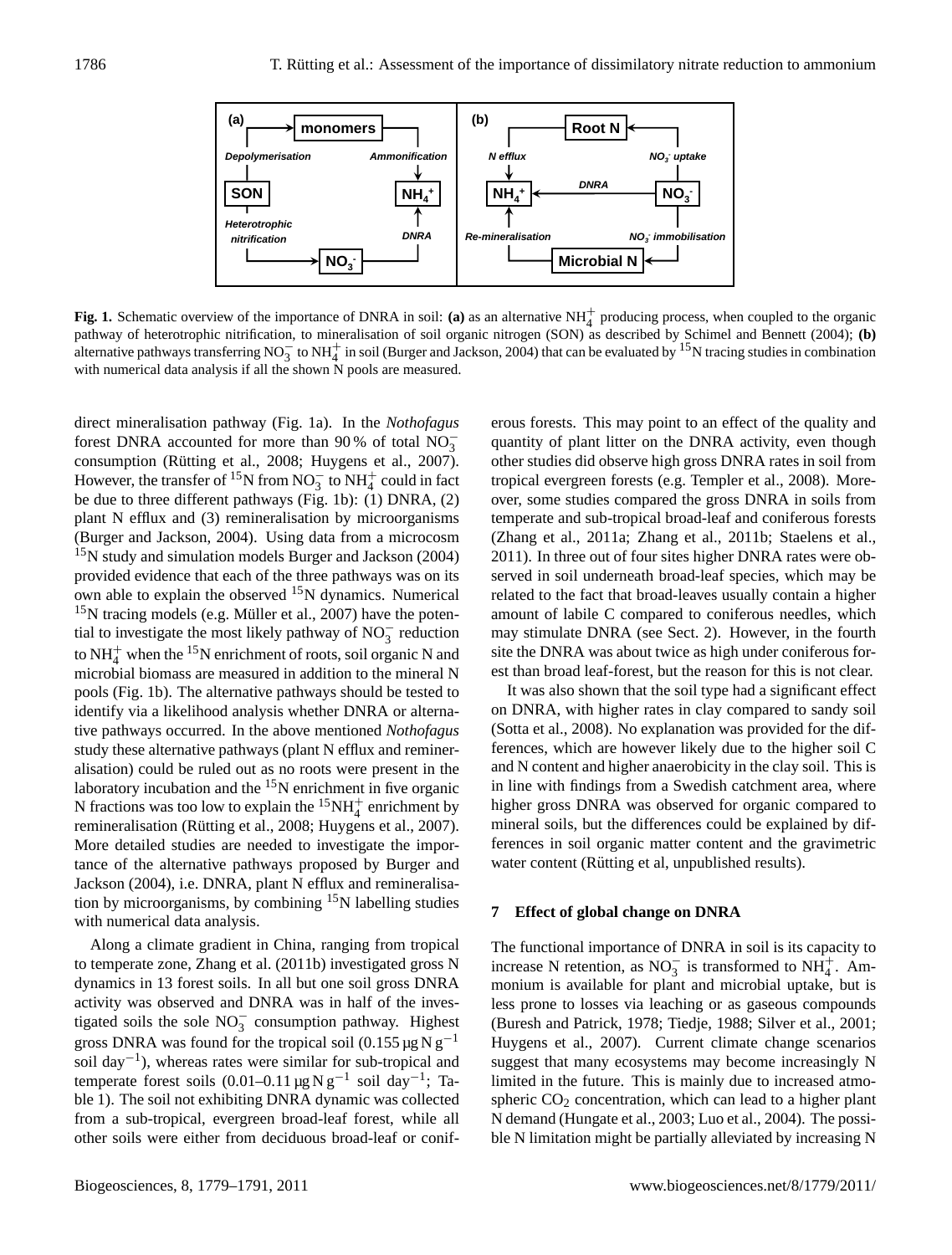**Table 2.** Results from Pearson Product Moment Correlation of **(a)** gross DNRA rates as well as **(b)** portion of gross DNRA to total gross NO<sub>3</sub> consumption (%C<sub>NO3</sub>) to measured environmental factors: soil pH (measured in water), total soil carbon and nitrogen (TC and TN), concentration of ammonium and nitrate ( $[NH_4^+]$  and  $[NO_3^-]$ ), C/N ratio, mean annual temperature and precipitation (MAT and MAP), incubation temperature  $(T_{\text{inc}})$ , gravimetric water content (GWC) and water filled pore space (WFPS).

| (a) Gross DNRA rate |          |          |        |                     |              |          |          |         |                  |            |             |
|---------------------|----------|----------|--------|---------------------|--------------|----------|----------|---------|------------------|------------|-------------|
|                     | $pH^*$   | $TN^*$   | $TC^*$ | $\text{[NH}_4^+]$   | $[NO_3^-]$ * | $C/N^*$  | $MAT^*$  | $MAP^*$ | $T_{\rm inc}$ *  | <b>GWC</b> | <b>WFPS</b> |
|                     | $-0.164$ | $-0.053$ | 0.395  | 0.070               | $-0.209$     | 0.290    | 0.163    | 0.425   | $-0.086$         | $-0.011$   | $-0.026$    |
| P                   | 0.311    | 0.735    | 0.008  | 0.641               | 0.159        | 0.082    | 0.308    | 0.004   | 0.578            | 0.944      | 0.906       |
| N                   | 40       | 43       | 44     | 47                  | 47           | 37       | 41       | 45      | 44               | 41         | 23          |
| (b) % $C_{NO_3}$    |          |          |        |                     |              |          |          |         |                  |            |             |
|                     | $pH^*$   | $TN^*$   | $TC^*$ | $\mathrm{[NH}_A^+]$ | $[NO_3^-]$ * | $C/N^*$  | $MAT^*$  | $MAP^*$ | $T_{\text{inc}}$ | <b>GWC</b> | $WFPS^*$    |
|                     | 0.067    | $-0.005$ | 0.255  | 0.325               | 0.486        | $-0.034$ | $-0.527$ | 0.012   | $-0.190$         | $-0.162$   | $-0.409$    |
| P                   | 0.693    | 0.974    | 0.122  | 0.033               | 0.001        | 0.846    | 0.001    | 0.945   | 0.281            | 0.353      | 0.082       |
| N                   | 37       | 40       | 38     | 43                  | 43           | 35       | 34       | 36      | 34               | 35         | 19          |

 $r =$  Pearson's Correlation Coefficient: P = probability value: N = number of samples

\* Variables used for multiple linear regression of gross DNRA and %C<sub>NO3</sub> as dependent variable, respectively. Not all variables could be considered due to the degree of freedom.

deposition (Johnson, 2006). However, Hungate et al. (2003) showed that the expected increase in N deposition will not cover the additional N demand under elevated  $CO<sub>2</sub>$ , indicating that N retention processes such as DNRA may become more important for ecosystem productivity.

Tietema and van Dam (1996) investigated the effect of increased N deposition on the N cycle in two coniferous forest soils. At one site they found higher DNRA under preindustrial  $(1-2 \text{ kg N} \text{ ha}^{-1} \text{ yr}^{-1})$  compared to increased deposition  $(31-37 \text{ kg N} \text{ ha}^{-1} \text{ yr}^{-1})$ , while no effect was found for the second forest. In a forest N fertilisation experiment in Sweden no clear pattern of the relationship between the amount of fertiliser applied  $(0-180 \text{ kg N} \text{ ha}^{-1} \text{ yr}^{-1})$  and <sup>15</sup>NO<sub>3</sub> reduction to <sup>15</sup>NH<sub>4</sub><sup>+</sup> was found (Bengtsson and Bergwall, 2000). Kandeler et al. (2009), however, found lower total nitrate reductase activity in soil where N deposition was decreased, although the total number of nitrate reduction genes was not affected. The effect of elevated  $CO<sub>2</sub>$  on N cycling rates, including DNRA, was recently investigated in soils from two long-term free air  $CO<sub>2</sub>$  enrichment studies on temperate grassland (Müller et al., 2009; Rütting et al., 2010). In both of these studies DNRA was stimulated under elevated CO<sup>2</sup> by 140 and 44 %, respectively, most likely due to an increased C input into the soil that stimulated microbial activity and possibly increased anaerobicity.

#### **8 Importance and regulation of DNRA**

Summarising the findings of  $15N$  labelling studies indicates that the occurrence of DNRA is more widely spread in soils than previously thought (Table 1). Notably, only one study has reported gross DNRA rates in an arable soil (Inselsbacher et al., 2010) and none for boreal ecosystems, indicating that further studies in these ecosystems are needed. In the biomes where data are available (temperate and (sub- )tropical forest as well as temperate grassland) the importance of DNRA (measured as contribution to total  $NO_3^-$  consumption,  $\%C_{NO_3}$ ) range from negligible to dominant (Table 1). This poses the question which environmental factors do regulate the rates and the importance of DNRA in soil. The best way to approach this question would be to conduct a meta-analysis. However, this is hindered by two facts. First, there is a lack of data on environmental factors in the literature. Notably, almost none of the studies on gross DNRA have reported the soil organic matter content, which has been identified as the best predictor for DNRA in a Swedish catchment (Rütting et al., unpublished results). Second, no general agreement has been reached on the most suitable method to quantify gross DNRA rates. As mentioned above two approaches have been used, applying either analytical or numerical data analysis. Moreover, some of the studies have used the classical pool dilution technique which is not suitable to resolve the simultaneously occurring  $NO_3^-$  reduction pathways (e.g. Silver et al., 2001; Sotta et al., 2008; Inselsbacher et al., 2010). The quantification of gross DNRA requires a "mirror labeling" approach (Barraclough, 1997) in order to assure the same microbial activity in both  $15N$  labeling treatments.

We conducted some statistical analyses with the available data set (see Supplement Table SI-1) using SigmaPlot (Version 11, Systat Software, Inc.). Based on Pearson's correlation (Table 2a) there were significant positive correlations of gross DNRA with mean annual precipitation (MAP) and total soil C (TC) and gross DNRA tended to be poritively correlated to the C/N ratio. As a next step we conducted multiple linear regressions (stepwise forward approach) to find combinations of variables that best predict gross DNRA in soils.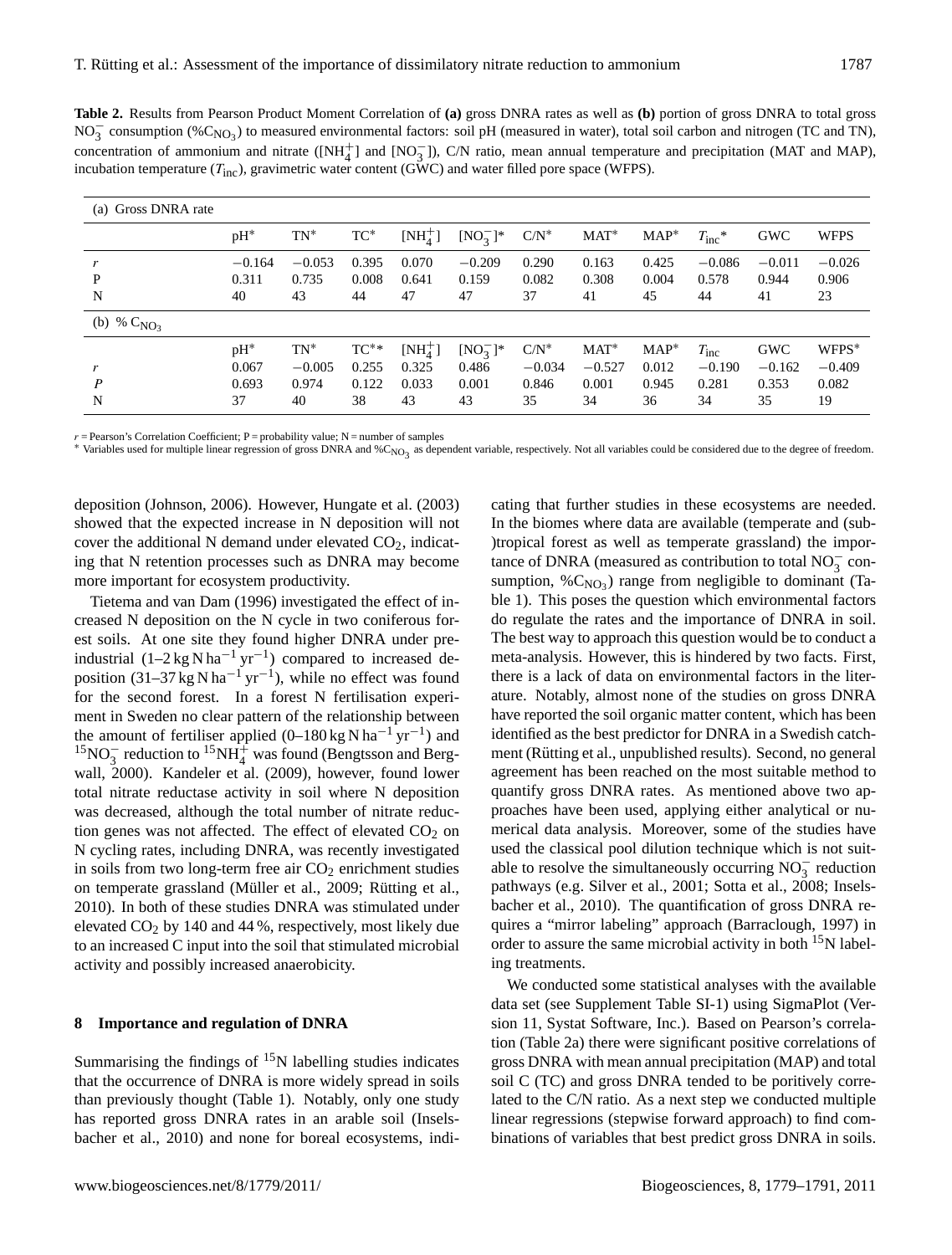Gross DNRA rates were best explained by a combination of mean annual temperature (MAT) and MAP ( $R^2 = 0.38$ ) according to:

 $DNRA = -0.0714 + 0.0102 \cdot MAT + 6.13 \times 10^{-5} \cdot MAP$  (1)

These findings provide an indication that gross DNRA rates are influenced by the climatic conditions as well as edaphic factors.

High gross rates must not necessarily mean a high importance in an ecosystem. Therefore we calculated the portion of DNRA to total gross  $NO_3^-$  consumption (% $C_{NO_3}$ ) and conducted statistical analyses in order to identify the importance of DNRA in the studied ecosystems. There is a significant correlation of  $\%C_{NO_3}$  with the concentration of both mineral N forms ( $NH_4^+$  and  $NO_3^-$ ), MAT as well as the water filled pore space (WFPS; Table 2b). Notably, the correlation to WFPS and MAT are negative. The results from the multiple linear regression showed that  $\%C_{NO_3}$  can be predicted from a linear combination of total soil N (TN) and WFPS  $(R^2 = 0.76)$ :

$$
\%C_{NO_3} = 90.279 + 101.185 \cdot TN - 1.338 \cdot WFPS
$$
 (2)

Taken together, these results indicate that highest gross DNRA can be expected in soils with a high soil C (and possibly organic matter) content in humid regions. Indeed, highest gross DNRA has been reported for tropical and temperate rainforests (Table 1). However, the relative importance of DNRA (measured as  $% C_{NO<sub>3</sub>}$ ) seems to be higher in temperate climates (Table 2a) in soil with lower soil moisture. This later finding seems to contradict with the anoxic nature of DNRA (see Sect. 2), but may be explained by the higher  $NO<sub>3</sub><sup>-</sup>$  availability in less moist soils or by the higher tolerance of DNRA to changing redox conditions and  $O<sub>2</sub>$  compared to denitrification (Pett-Ridge et al., 2006; Fazzolari et al., 1998).

#### **9 Conclusions**

More than thirty years ago Cole and Brown (1980) concluded that the significance of DNRA in anaerobic soil was unknown. Now, with the use of  $15N$  labelling techniques and the quantification of gross DNRA rates, the hypothesis that DNRA "may be much more important than presently realized" (Stevens et al., 1998) seems to be confirmed. Gross DNRA rates can be quantified via  $15$ N tracing studies in combination with numerical data analysis and  $15<sub>N</sub>$  tracing models that consider DNRA as well as all N transformations that interact with each other (Rütting et al., 2011). A particularly powerful tool for future investigations can be the combination of  $15N$  tracing and molecular approaches (Wallenstein and Vilgalys, 2005; Philippot and Hallin, 2005). Summarising the findings of several studies, we conclude that DNRA is a significant, or even dominant,  $NO_3^-$  consumption process

in some ecosystems (Table 1). The importance of DNRA may even increase under current climate change scenarios. Previously, it was concluded that the potential for significant DNRA exists in most soils, but that it is only expressed under anoxic conditions when C is readily available, possibly in anaerobic micro-sites (Smith and Zimmerman, 1981; Caskey and Tiedje, 1979). Yin et al. (1998) showed that a soil  $C/NO_3^-$  ratio above 12 seems to be a threshold for significant DNRA activity, but more studies are needed to ascertain if this threshold is a general feature or variable depending on soil properties. As Burgin and Hamilton (2007) concluded for aquatic systems, more work is also needed to understand the importance of DNRA in various terrestrial ecosystems. Therefore, future investigations on the soil N cycle in different terrestrial ecosystems (forest, agricultural land, grassland, wetland) should focus not only on 'classical' N cycling processes such as nitrification, denitrification and mineralisation, but also should include processes such as DNRA, because the occurrence of this process is often an indicator for ecosystem N retention. Finally, the N mineralisation paradigm of Schimel and Bennett (2004) should be adapted and include DNRA as an alternative  $NH<sub>4</sub><sup>+</sup>$  producing process, in particular in conjunction with the postulated link to the organic pathway of heterotrophic nitrification (Fig. 1). An improved understanding of the conditions that govern whether  $NO_3^-$  is reduced to gaseous N or  $NH_4^+$  could also provide possible mitigation scenarios for  $N_2O$ .

# **Supplement related to this article is available online at: [http://www.biogeosciences.net/8/1779/2011/](http://www.biogeosciences.net/8/1779/2011/bg-8-1779-2011-supplement.pdf) [bg-8-1779-2011-supplement.pdf](http://www.biogeosciences.net/8/1779/2011/bg-8-1779-2011-supplement.pdf)**.

*Acknowledgements.* Financial support for this study came from the NitroEurope IP under the EC 6th Framework Programme (Contract No. 017841) and the Swedish Research Council for Environment, Agricultural Sciences and Spatial Planning (FORMAS). This work was conducted within Tellus (The Centre of Earth Systems Science, University of Gothenburg). We would like to thank the reviewers A. R. Mosier, W. Wanek and N. Wrage for their valuable comments on the discussion paper.

Edited by: N. Buchmann

#### **References**

- Ambus, P., Mosier, A. R., and Christensen, S.: Nitrogen turnover rates in a riparian fen determined by  $15N$  dilution, Biol. Fertil. Soil., 14, 230–236, 1992.
- Barraclough, D.: The direct or MIT route for nitrogen immobilization:  $a^{15}N$  mirror image study with leucine and glycine, Soil Biol. Biochem., 29, 101–108, 1997.
- Behrendt, U., Schumann, P., Stieglmeier, M., Pukall, R., Augustin, J., Spröer, C., Schwendner, P., Moissl-Eichinger, C., and Andreas, U.: Characterization of heterotrophic nitrifying bacteria with respiratory ammonification and denitrification activity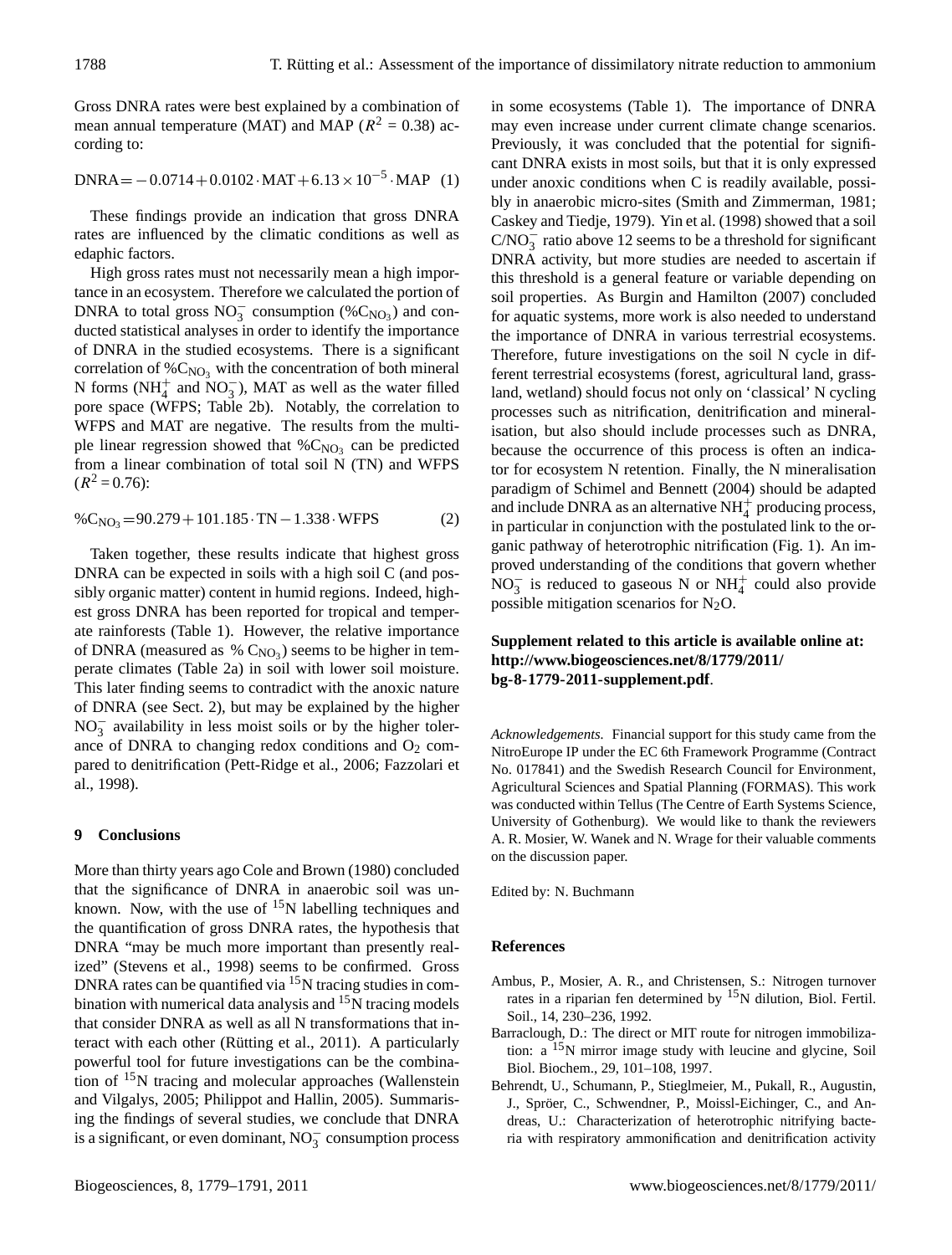– Description of *Paenibacillus uliginis* sp. nov., an inhabitant of fen peat soil and *Paenibacillus purispatii* sp. nov., isolated from a spacecraft assembly clean room, Syst. Appl. Microbiol., 33, 328–336, 2010.

- Bengtsson, G. and Bergwall, C.: Fate of  $15N$  labelled nitrate and ammonium in a fertilized forest soil, Soil Biol. Biochem., 32, 545–557, 2000.
- Bleakley, B. H. and Tiedje, J. M.: Nitrous oxide production by organisms other than nitrifiers or denitrifiers, Appl. Environ. Microbiol., 44, 1342–1348, 1982.
- Brunel, B., Janse, J. D., Laanbroek, H. J., and Woldendorp, J. W.: Effect of transient oxic conditions on the composition of the nitrate-reducing community from the rhizosphere of *Typha angustifolia*, Microbial Ecology, 24, 51-61, 1992.
- Brunet, R. C. and Garcia-Gill, L. J.: Sulfide-induced dissimilatory nitrate reduction to ammonia in anaerobic freshwater sediments, FEMS Microbiology Ecology, 21, 131–138, 1996.
- Buresh, R. J. and Patrick, W. H., Jr.: Nitrate reduction to ammonium in anaerobic soil, Soil Sci. Soc. Am. J., 42, 913–918, 1978.
- Burgin, A. J. and Hamilton, S. K.: Have we overemphasized the role of denitrification in aquatic ecosystems? A review of nitrate removal pathways, Frontier in Ecology and Environment, 5, 89– 96, 2007.
- Burger, M. and Jackson, L. E.: Plant and microbial use and turnover: rapid conversion of nitrate to ammonium in soil with roots, Plant Soil, 266, 289–301, 2004.
- Caskey, W. H. and Tiedje, J. M.: Evidence for *Clostridia* as agents of dissimilatory reduction of nitrate to ammonium in soils, Soil Sci. Soc. Am. J., 43, 931–936, 1979.
- Chen, D. L., Chalk, P. M., and Freney, J. R.: Distribution of reduced products of <sup>15</sup>N-labelled nitrate in anaerobic soils, Soil Biol. Biochem., 27, 1539–1545, 1995.
- Cole, J. A.: Assimilatory and dissimilatory reduction of nitrate to ammonia, in: The Nitrogen and Sulphur Cycles, edited by: Cole, J. A. and Ferguson, S. J., Cambridge University Press, Cambridge, 281–329, 1988.
- Cole, J. A.: Physiology, biochemistry and genetics of nitrate dissimilation to ammonia, in: Denitrification in Soil and Sediment, edited by: Revsbech, N. P., and Sørensen, J., Plenum Press, New York, USA, 57–76, 1990.
- Cole, J. A. and Brown, C. M.: Nitrite reduction to ammonia by fermentative bacteria: a short circuit in the biological nitrogen cycle, FEMS Microbiol. Lett., 7, 65–72, 1980.
- Cookson, W. R., Muller, C., O'Brien, P. A., Murphy, D. V., and ¨ Grierson, P. F.: Nitrogen dynamics in an Australian semi-arid grassland soil, Ecology, 87, 2047–2057, 2006.
- Davidson, T. E. and Ståhl, M.: The influence of organic carbon on nitrogen transformations in five wetland soils, Soil Sci. Soc. Ame. J., 64, 1129–1136, 2000.
- Davis, J. H., Griffith, S. M., Horwath, W. R., Steiner, J. J., and Myrold, D. D.: Denitrification and nitrate consumption in an herbaceous riparian area and perennial ryegrass seed cropping system, Soil Sci. Soc. Am. J., 72, 1299–1310, 2008.
- deCatanzaro, J. B., Beauchamp, E. G., and Drury, C. F.: Denitrification vs dissimilatory nitrate reduction in soil with alfalfa, straw, glucose and sulfide treatments, Soil Biol. Biochem., 19, 583– 587, 1987.
- Dhondt, K., Boeckx, P., Van Cleemput, O., and Hofman, G.: Quantifying nitrate retention processes in a riparian buffer zone using

the natural abundance of <sup>15</sup>N in NO<sub>3</sub><sup>-</sup>, Rapid Comm. Mass Spectrom., 17, 2597–2604, 2003.

- Dunn, G. M., Herbert, R. A., and Brown, C. M.: Influence of oxygen tension on nitrate reduction by a *Klebsiella* sp. growing in chemostat culture, J. General Microbiol., 112, 379–383, 1979.
- Eschbach, M., Möbitz, H., Rompf, A., and Jahn, D.: Members of the genus *Arthrobacter* grow anaerobically using nitrate ammonification and fermentative processes: anaerobic adaptation of aerobic bacteria abundant in soil, FEMS Microbiol. Lett., 223, 227–230, 2003.
- Fazzolari, E., Mariotti, A., and Germon, J. C.: Dissimilatory ammonia production vs. denitrification *in vitro* and in inoculated agricultural soil samples, Canad. J. Microbiol., 36, 786–793, 1990.
- Fazzolari, É., Nicolardot, B., and Germon, J. C.: Simultaneous effects of increasing levels of glucose and oxygen partial pressures on denitrification and dissimilatory reduction to ammonium in repacked soil cores, Europ. J. Soil Biol., 34, 47–52, 1998.
- Fazzolari Correa, É., and Germon, J. C.: Dissimilative nitrate reduction to ammonium in different soils in waterlogged conditions, in: Diversity of Environmental Biogeochemistry, edited by: Berthelin, J., Developments in Geochemistry, Elsevier, Amsterdam, The Netherlands, 295–308, 1991.
- Francis, C. A., Beman, J. M., and Kuypers, M. M. M.: New processes and players in the nitrogen cycle: the microbial ecology of anaerobic and archaeal ammonia oxidation, ISME Journal, 1, 19–27, 2007.
- Freitag, A., Rudert, M., and Bock, E.: Growth of *Nitrobacter* by dissimilatoric nitrate reduction, FEMS Microbiology Letters, 48, 105–109, 1987.
- Gamble, T. N., Betlach, M. R., and Tiedje, J. M.: Numerically dominant denitrifying bacteria from world soils, Applied and Environmental Microbiology, 33, 926–939, 1977.
- Gottschalk, G.: Bacterial metabolism, 2. ed., Springer, New York, USA, 359 pp., 1986.
- Hart, S. C. and Myrold, D. D.:  $15$ N tracer studies of soil nitrogen transformations, in: Mass spectrometry of soils, edited by: Boutton, T. W., and Yamasaki, S. i., Marcel Dekker, Inc., New York, USA, 225–245, 1996.
- Hayatsu, M., Tago, K., and Saito, M.: Various players in the nitrogen cycle: diversity and functions of the microorganisms involved in nitrification and denitrification, Soil Sci. Plant Nutr., 54, 33–45, 2008.
- Hungate, B. A., Dukes, J. S., Shaw, M. R., Luo, Y., and Field, C. B.: Nitrogen and climate change, Science, 302, 1512–1513, 2003.
- Huygens, D., Rütting, T., Boeckx, P., Van Cleemput, O., Godoy, R., and Müller, C.: Soil nitrogen conservation mechanisms in a pristine south Chilean *Nothofagus* ecosystem, Soil Biol. Biochem., 39, 2448–2458, 2007.
- Huygens, D., Boeckx, P., Templer, P. H., Paulino, L., Van Cleemput, O., Oyarzún, C. E., Müller, C., and Godoy, R.: Mechanisms for retention of bioavailable nitrogen in volcanic rainforest soil, Nature Geosci., 1, 543–548, 2008.
- Inselsbacher, E., Hinko-Najera Umana, N., Stange, F. C., Gorfer, M., Schüller, E., Ripka, K., Zechmeister-Boltenstern, S., Hood-Novotny, R., Strauss, J., and Wanek, W.: Short-term competition between crop plants and soil microbes for inorganic N fertilizer, Soil Biol. Biochem., 42, 360–372, 2010.
- Johnson, D. W.: Progressive N limitation in forests: review and implications for long-term responses to elevated  $CO<sub>2</sub>$ , Ecology,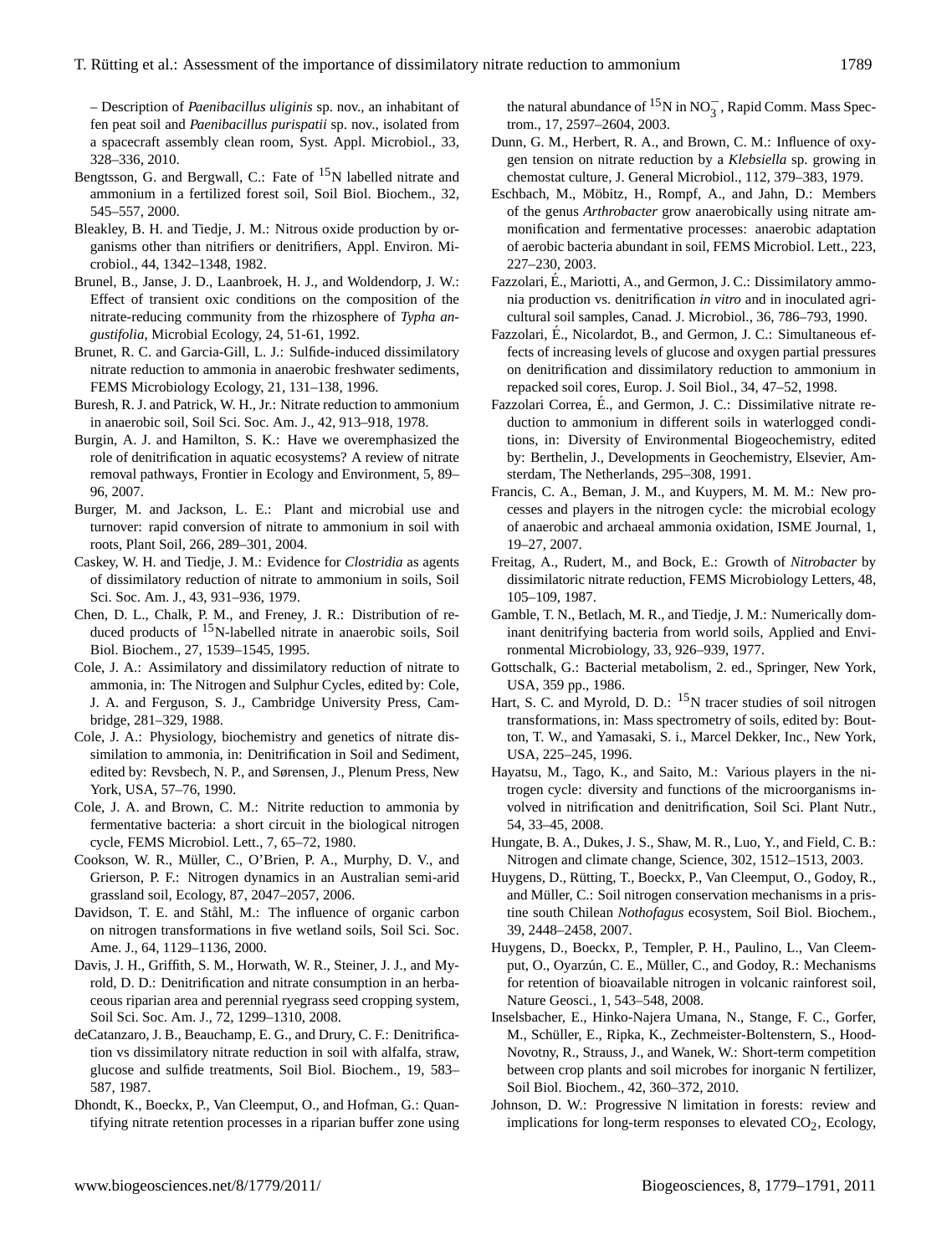87, 64–75, 2006.

- Kandeler, E., Brune, T., Enowashu, E., Dörr, N., Guggenberger, G., Lamersdorf, N., and Philippot, L.: Response of total and nitratedissimilating bacteria to reduced N deposition in a spruce forest soil profile, FEMS Microbiol. Ecol., 67, 444–454, 2009.
- Kaspar, H. F.: Nitrite reduction to nitrous oxide by propionibacteria: detoxication mechanism, Archives of Microbiology, 133, 126– 130, 1982.
- Klemedtsson, L., Svensson, B. H., and Rosswall, T.: Dinitrogen and nitrous oxide produced by denitrification and nitrification in soil with and without barley plants, Plant Soil, 99, 303–319, 1987.
- Kraft, B., Strous, M., and Tegetmeyer, H. E.: Microbial nitrate respiration – Genes, enzymes and environmental distribution, J. Biotechnol., [doi:10.1016/j.jbiotec.2010.12.025,](http://dx.doi.org/10.1016/j.jbiotec.2010.12.025) 2011.
- Laughlin, R. J., Stevens, C. J., Müller, C., and Watson, C.: Evidence that fungi can oxidize  $NH_4^+$  to  $NO_3^-$  in a grassland soil, Europ. J. Soil Sci., 59, 285–291, 2008.
- Luo, Y., Currie, W. S., Dukes, J. S., Finzi, A. C., Hartwig, U., Hungate, B. A., McMurtrie, R. E., Oren, R., Parton, W. J., Pataki, D. E., Shaw, M. R., Zak, D. R., and Field, C. B.: Progressive nitrogen limitation of ecosystem responses to rising atmospheric carbon dioxide, BioScience, 54, 731–739, 2004.
- MacRae, I. C., Ancajas, R. R., and Salandanan, S.: The fate of nitrate nitrogen in some tropical soils following submergence, Soil Sci., 105, 327–334, 1968.
- Matheson, F. E., Nguyen, M. L., Cooper, A. B., Burt, T. P., and Bull, D. C.: Fate of <sup>15</sup>N-nitrate in unplanted, planted and harvested riparian wetland soil microcosms, Ecol. Eng., 19, 249–264, 2002.
- Mohan, S. B. and Cole, J. A.: The dissimilatory reduction of nitrate to ammonia by anaerobic bacteria, in: Biology of the Nitrogen Cycle, edited by: Bothe, H., Ferguson, S. J., and Newton, W. E., Elsevier, Amsterdam, The Netherlands, 93–106, 2007.
- Mohan, S. B., Schmid, M., Jetten, M. S. M., and Cole, J.: Detection and widespread distribution of the nrfA gene encoding nitrite reduction to ammonia, a short circuit in the biological nitrogen cycle that competes with denitrification, FEMS Microbiol. Ecol., 49, 433–443, 2004.
- Moreno-Vivián, C. and Ferguson, S. J.: Definition and distinction between assimilatory, dissimilatory and respiratory pathways, Molec. Microbiol., 29, 661–669, 1998.
- Morley, N. and Baggs, E. M.: Carbon and oxygen control of  $N<sub>2</sub>O$ and N2 production during nitrate reduction, Soil Biol. Biochem., 42, 1864–1871, 2010.
- Müller, C., Stevens, R. J., and Laughlin, R. J.: A <sup>15</sup>N tracing model to analyse N transformations in old grassland soil, Soil Biol. Biochem., 36, 619–632, 2004.
- Müller, C., Rütting, T., Kattge, J., Laughlin, R. J., and Stevens, R. J.: Estimation of parameters in complex  $15N$  tracing models via Monte Carlo sampling, Soil Biology & Biochemistry, 39, 715– 726, 2007.
- Müller, C., Rütting, T., Abbasi, M. K., Laughlin, R. J., Kammann, C., Clough, T. J., Sherlock, R. R., Kattge, J., Jäger, H. J., Watson, C. J., and Stevens, R. J.: Effect of elevated CO<sub>2</sub> on soil N dynamics in a temperate grassland soil, Soil Biol. Biochem., 41, 1996–2001, 2009.
- Myers, R. J. K.: The effect of sulphide on nitrate reduction in soil, Plant and Soil, 37, 431–433, 1972.
- Nijburg, J. W. and Laanbroek, H. J.: The influence of *Glyceria maxima* and nitrate input on the composition and nitrate metabolism

of the dissimilatory nitrate-reducing bacterial community, FEMS Microbiol. Ecol., 22, 57–63, 1997a.

- Nijburg, J. W. and Laanbroek, H. J.: The fate of  $^{15}$ N-nitrate in healthy and declining *Phragmites australis*stands, Microb. Ecol., 34, 254–262, 1997b.
- Nishio, T.: Estimating nitrogen transformation rates in surface aerobic soil of a paddy field, Soil Biol. Biochem., 26, 1273–1280, 1994.
- Nõmmik, H.: Investigations on denitrification in soil, Acta Agriculturæ Scandinavica, 6, 195–228, 1956.
- Page, K. L., Dalal, R. C., and Menzies, N. W.: Nitrate ammonification and its relationship to the accumulation of ammonium in a vertisol subsoil, Austr. J. Soil Res., 41, 687–697, 2003.
- Paul, J. W. and Beauchamp, E. G.: Denitrification and fermentation in plant-residue-amended soil, Biol. Fertil. Soil., 7, 303–309, 1989.
- Pett-Ridge, J., Silver, W. L., and Firestone, M. K.: Redox fluctuations frame microbial community impacts on N-cycling rates in humid tropical forest soil, Biogeochemistry, 81, 95-110, 2006.
- Philippot, L.: Tracking nitrate reducers and denitrifiers in the environment, Biochem. Soc. Trans., 33, 200–204, 2005.
- Philippot, L. and Hallin, S.: Finding the missing link between diversity and activity using denitrifying bacteria as a model functional community, Current Opinion in Microbiology, 8, 234–239, 2005.
- Philippot, L. and Højberg, O.: Dissimilatory nitrate reductases in bacteria, Biochim. Biophys. Acta, 1446, 1–23, 1999.
- Philippot, L., Hallin, S., Börjesson, G., and Baggs, E. M.: Biochemical cycling in the rhizosphere having an impact on global change, Plant and Soil, 321, 61–81, 2009.
- Polcyn, W. and Podeszwa, J.: Coordinate induction of dissimilatory ammonification and fermentative pathways in rhizobia, Antonie van Leeuwenhoek, 96, 79–87, [doi:10.1007/s10482-009-9338-3,](http://dx.doi.org/10.1007/s10482-009-9338-3) 2009.
- Rütting, T. and Müller, C.:  ${}^{15}N$  tracing models with a Monte Carlo optimization procedure provide new insights on gross N transformations in soil, Soil Biol. Biochem., 39, 2351–2361, 2007.
- Rütting, T. and Müller, C.: Process-specific analysis of nitrite dynamics in a permanent grassland soil by using a Monte Carlo sampling technique, Europ. J. Soil Sci., 59, 208–215, 2008.
- Rütting, T., Huygens, D., Müller, C., Van Cleemput, O., Godoy, R., and Boeckx, P.: Functional role of DNRA and nitrite reduction in a pristine south Chilean *Nothofagus* forest, Biogeochemistry, 90, 243–258, 2008.
- Rütting, T., Clough, T. J., Müller, C., Lieffering, M., and Newton, P. C. D.: Ten years of elevated atmospheric  $CO<sub>2</sub>$  alters soil N transformations in a sheep-grazed pasture, Global Change Biol., 16, 2530–2542, 2010.
- Rütting, T., Huygens, D., Staelens, J., Müller, C., and Boeckx, P.: Advances in  $15N$  tracing experiments: new labelling and data analysis approaches, Biochem. Soc. Trans., 39, 279–283, 2011.
- Schimel, J. P. and Bennett, J.: Nitrogen mineralization: challenges of a changing paradigm, Ecology, 85, 591–602, 2004.
- Silver, W. L., Herman, D. J., and Firestone, M. K.: Dissimilatory nitrate reduction to ammonium in upland tropical forest soils, Ecology, 82, 2410–2416, 2001.
- Silver, W. L., Thompson, A. W., Reich, A., Ewel, J. J., and Firestone, M. K.: Nitrogen cycling in tropical plantation forests: potential controls on nitrogen retention, Ecol. Appl., 15, 1604– 1614, 2005.